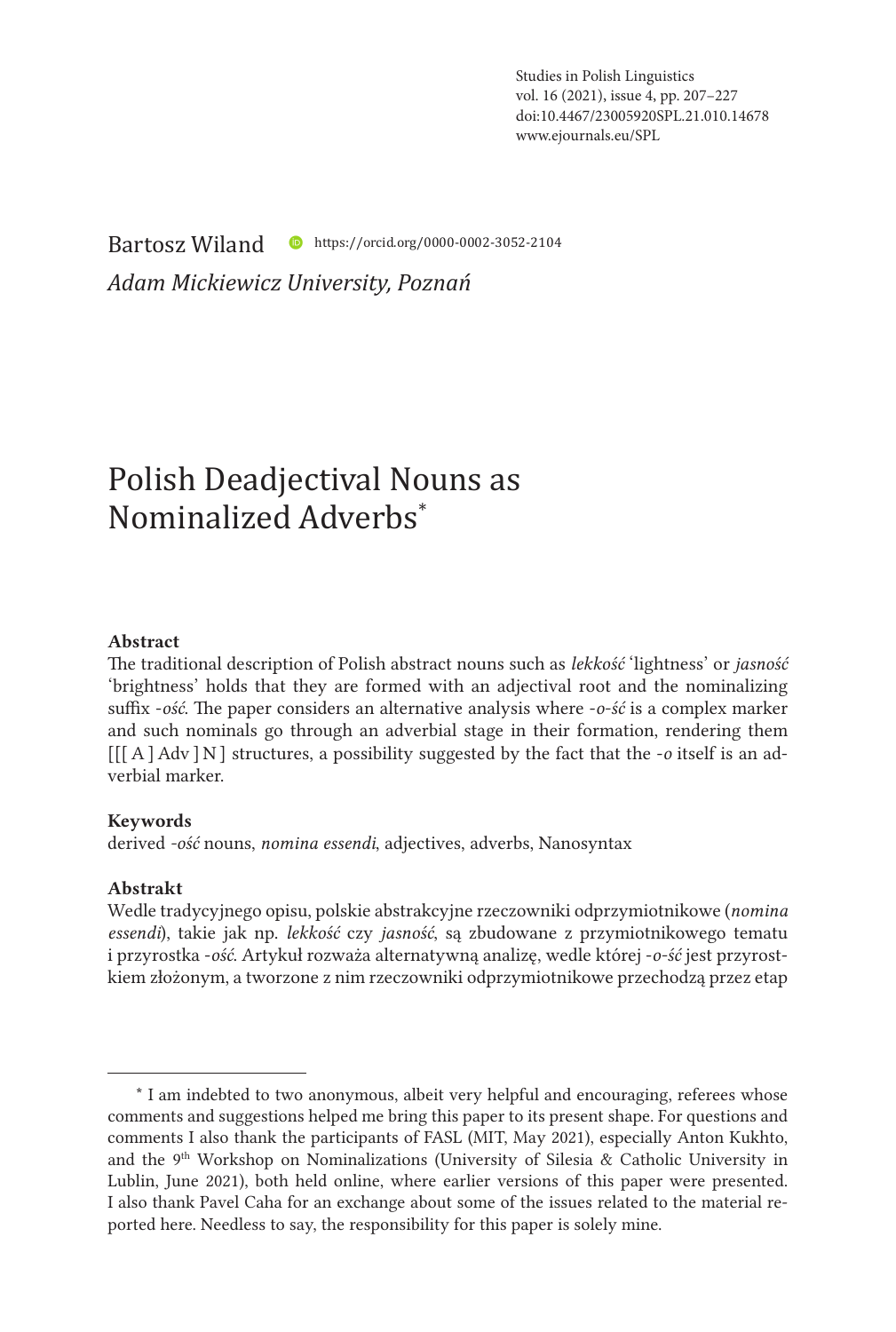przysłówkowy, czyniąc je formami o strukturze [[[ A ] Adv ] N ]. Możliwość złożoności -*o-ść* sugeruje fakt, że -*o* jest przyrostkiem tworzącym przysłówki.

#### Słowa kluczowe

przyrostek -*ość*, *nomina essendi*, przymiotniki, przysłówki, nanosyntaktyka

### 1. Introduction

Polish abstract deadjectival nouns such as *lekkość* 'lightness' or *jasność* 'brightness' (*nomina essendi*) are typically described as formed by the addition of the suffix *-ość* to the stem of a qualitative adjective, e.g. *lekk* 'light' or *jasn* 'bright' (e.g. Grzegorczykowa and Puzynina 1999: 416–421; Szymanek  $2015: 40-41$ .<sup>1</sup> This paper explores the idea that this class of deadjectival nominals goes through an adverbial stage in their formation, a possibility suggested by the fact that -*o* itself is the adverbial formative, as in *lekk-o* 'light' or *jasn-o* 'brightly'. If splitting *-ość* into separate suffixes *-o* and *-ść* is the right morphological analysis and not a facetious coincidence, the result is that forms like *lekkość* should be represented as (1).

(1) [N [Adv [A *lekk* ] *o* ] *ść* ]

In what follows, this hypothesis is put to test by taking a closer look at the morphology and grammatical ingredients of adjectives that form the *-ość* nominals. The paper also identifies and discusses what appear to be two challenges to (1), namely (i) the missing forms of the -*ość* nominals with certain adjectives and adverbs and (ii) the existence of the other adverbial marker -*e*, as in *źl-e* 'bad, adv.', which is absent in the associated noun, like *zł-ość*.

The paper is organized as follows. Section 2 introduces the basic properties of -*ość* nominals. Section 3 discusses *-ość* nominals formed from the adjectives in the positive and the comparative degree (like *większość* 'majority'). Section 4 introduces the split -*o-ść* hypothesis, shows how grammatical features associated with -*o* and *-ść* are lexicalized with phrasal spellout, and discusses adverbs for which there are corresponding adjectives but there are no corresponding -*ość* nominals. Section 5 discusses how the existence of the adverbs formed with -*e* can be accommodated in the the split -*o-ść* analysis. Section 6 is the conclusion.

<sup>1</sup> The -*ość* nominals usually cannot be formed from relational adjectives such as *leśny* 'of forest, arboreal', *miejski* 'urban', *naftowy* 'of petroleum' (cf. Grzegorczykowa 1979: 35).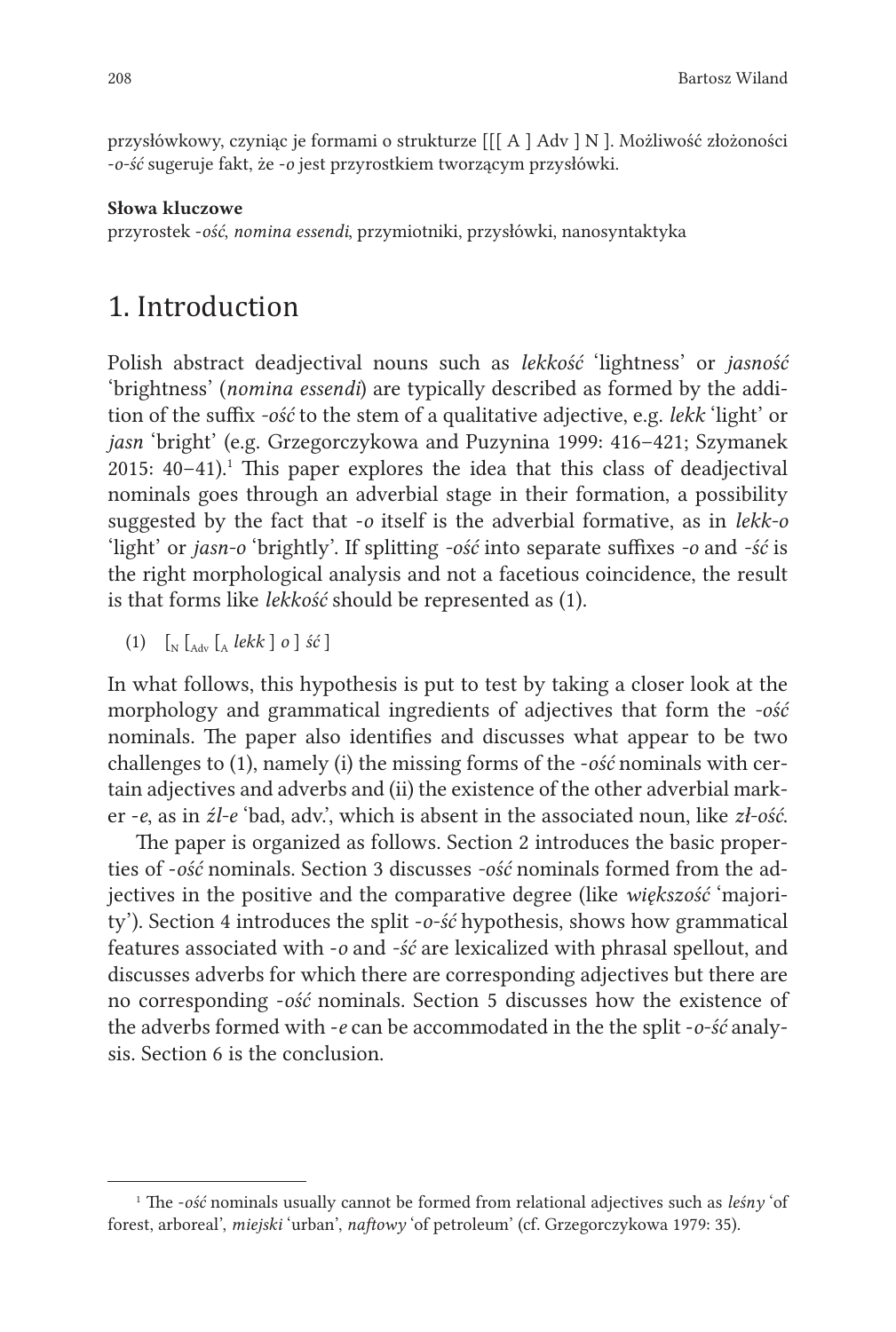## 2. Basic properties of -*ość* nominals

The common property of all -*ość* nominals is that they are feminine, which is reflected by the NP-internal concord (with a demonstrative, a possessive pronoun, or an adjective) and the subject–verb agreement, as in (2a,b).

| (2) | a. $T-a$             | niezwykł-a lekkość                                          |                           | okazał-a                                                         | sie         |
|-----|----------------------|-------------------------------------------------------------|---------------------------|------------------------------------------------------------------|-------------|
|     |                      |                                                             |                           | DEM-FEM.SG unusual-FEM.SG lightness.FEM.SG turned.out-FEM.3sG    | <b>REFL</b> |
|     | $b\nu\acute{c}$      | tylko złudzeniem.                                           |                           |                                                                  |             |
|     | be.INF only illusion |                                                             |                           |                                                                  |             |
|     |                      | 'That unusual lightness turned out to be only an illusion.' |                           |                                                                  |             |
|     | b. $T-a$             | twoj-a                                                      | $z$ <i>b</i> $vt$ czest-a | uległość                                                         |             |
|     |                      |                                                             |                           | DEM-FEM.SG your-FEM.SG too frequent-FEM.SG submissiveness.FEM.SG |             |
|     |                      | doprowadził-a wszystkich do szału.                          |                           |                                                                  |             |
|     |                      | drove-FEM.3sG everybody to madness                          |                           |                                                                  |             |
|     |                      | 'Your way too frequent submissiveness drove everybody mad.' |                           |                                                                  |             |

The -*ość* nominals are fairly productively formed from adjectives in the positive degree (e.g. *lekk-i* – *lekk-ość*) and a few nouns, listed in (3)‒(4), are formed from the adjectives in both the positive and the comparative degree.

- (3) a. *mał-y* 'small-msc' *mał-ość* 'littleness' b. *wysok-i* 'tall-msc' – *wysok-ość* 'height' c. *wielk-i* 'large-msc' – *wielk-ość* 'size' d. *lekk-i* 'light' – *lekk-ość* 'lightness'
- (4) a. *mniejsz-y* 'smaller-msc' *mniejsz-ość* 'minority'
	- b. *wyższ-y* 'taller-msc' *wyższ-ość* 'superiority'
	- c. *większ-y* 'larger-msc'– *większ-ość* 'majority'
	- d. *lżejsz-y* 'lighter' *lżejsz-ość* 'lightness'

While the meaning of the -*ość* nouns is predominantly consistent with the meaning of the associated adjectival root, the meaning of some nouns is to a certain extent idiosyncratic. For instance, the noun *małość* from (3a) applies to a small size as well as moral pettiness, while the adjective *mały* does not refer to the lack of morals. In turn, as seen in (4), the forms based on the comparative adjectives that denote physical properties are all nouns of abstract properties.

The -*ość* nominals can also be formed with adjectives derived from verbs, adverbs, and nouns, in which case the adjective-forming affix is preserved in the nominal. This is seen for instance in Table 1 in nouns based on the deverbal adjectives formed with -*liw* (e.g. *koch-liw-ość* 'amorousness') and -*ł* (e.g. *dba-ł-ość* 'attention'), in nouns based on deadverbial adjectives formed with -*ow* (e.g. *natychmiast-ow-ość* 'immediacy'), or in nouns based on the adnominal adjectives formed with -*sk* (e.g. *amator-sk-ość* 'amateurship', *car-sk-ość* 'tsarism').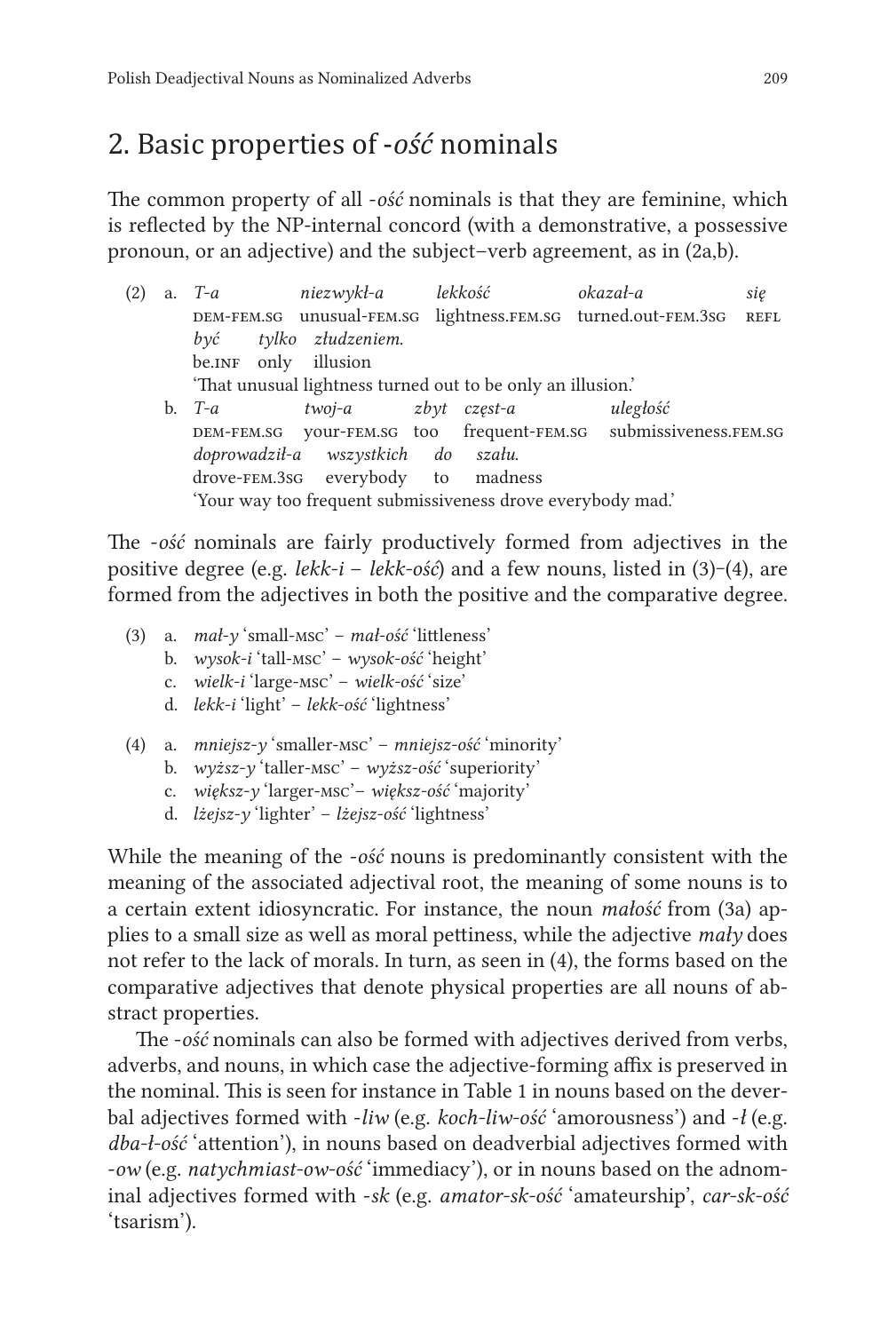| base                              | А                            | N                                 |
|-----------------------------------|------------------------------|-----------------------------------|
| koch-a-ć                          | koch-liw-y                   | koch-liw-ość                      |
| 'love, v.'                        | 'amorous'                    | 'amorousness'                     |
| dbać                              | $dba-1-y$                    | dba-ł-ość                         |
| 'take care, v.'                   | 'attentive'                  | 'attention'                       |
| natychmiast 'immediately,<br>adv. | natychmiast-ow-y 'immediate' | natychmiast-ow-ość<br>'immediacy' |
| amator                            | amator-sk-i                  | amator-sk-ość                     |
| 'amateur, n.'                     | 'amateurish'                 | 'amateurship'                     |
| car                               | car-sk-i                     | car-sk-ość                        |
| ʻtsar, n.'                        | 'tsarist'                    | 'tsarism'                         |

Table 1. Adjectivizing affixes in -*ość* nominals

The denominal adjectives with the -*sk* affix that can easily form -*ość* nominals include also place names, like the ones in Table 2.

Table 2. Adjectivizing -*sk* affix in -*ość* nominals

| base N (place) | А                          | N                             |
|----------------|----------------------------|-------------------------------|
| Warszawa       | warszaw-sk-i               | warszaw-sk-ość                |
| 'Warsaw'       | 'Warsaw'                   | 'Warsawness'                  |
| Anglia         | angiel-sk-i                | angiel-sk-ość                 |
| 'England'      | 'English'                  | 'Englishness'                 |
| Poznań         | poznań-sk-i<br>'Poznanian' | poznań-sk-ość<br>'Poznańness' |

While the roots of -*sk* adjectives can show mild allomorphy in front of -*sk* as in (5) or can be followed by an inner derivational suffix as in (6) we do not observe allomorphy of the morpheme directly followed by -*ość*, as e.g. in *rosyj-sk-ość* 'Russiannes', *ameryka-ń-sk-ość* 'Americanness', or *europ-ejsk-ość* 'Europeanness'.

- (5) a. *Rosja* 'Russia' *rosyj-sk-i* 'Russian'
	- b. *Francja* 'France' *francu-sk-i* 'French'
	- c. *Włochy* 'Italy' *wło-sk-i* 'Italian'
- (6) a. *Ameryka* 'America' *ameryka-ń-sk-ość* 'Americanness'
	- b. *Europa* 'Europe' *europ-ej-sk-i* 'European'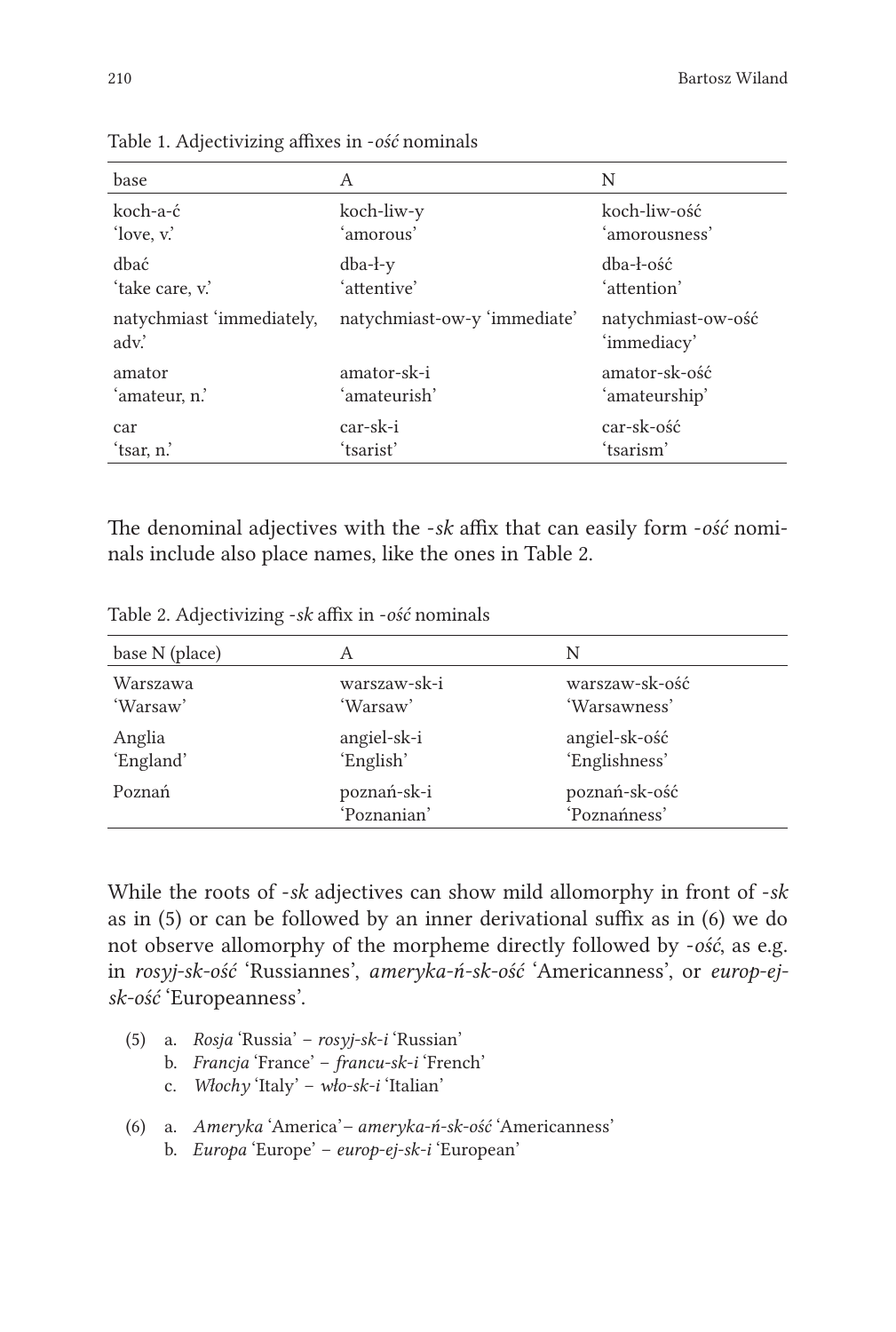Likewise, the addition of the -*ość* to simplex stems (bare roots), as in *biał-y* 'white' – *biał-ość* 'whiteness' or in (3)–(4), does not trigger root allomorphy  $e^{i t}$ her<sup>2</sup>

The overall picture is that the addition of the -*ość* affix to the adjectival stem does not result in the change of its morphological shape like morpheme reduction or allomorphy, no matter if the adjectival stem includes an adjectival root or is derived from a verb, adverb, or a noun. This observation applies both to the *-ość* nouns based on positive degree as well as the few nouns based on the comparative degree, which is discussed in the following section.

## 3. Nouns formed from adjectives in the positive and comparative degree

Morphologically, Polish adjectives consist of a stem that is followed by a portmanteau gender, number, and case agreement marker. The agreement marker is irrelevant to the purposes of this paper and the adjective forms used in what follows are all marked with the masculine singular nominative suffix  $-i/y$ <sup>3</sup>. What is relevant is the shape of the stem since the adjectives in the positive degree fall into three classes.

The first two classes have complex stems, which comprise a root that is followed either by -*n* or -*k*. The examples of the -*n* classinclude the following:

(7) *jas-n-y* 'bright', *mar-n-y* 'miserable', *świet-n-y* 'superb', *intym-n-y* 'intimate', *przyjem-n-y* 'pleasant'*, popular-n-y* 'popular', *intrat-n-y* 'lucrative', *wzajem-n-y* 'reciprocal', *pazer-n-y* 'greedy', *okrop-n-y* 'horrible'

The -*n* affix can be added to nominal roots – or to be precise, to roots that are either syncretic with nominal roots or are allomorphs – as in *barw-a* 'color-fem.nom' – *barw-n-y* 'colorful' or *głos* 'voice' – *głoś-n-y* 'loud'. For this reason -*n* is sometimes described as an affix that forms denominal adjectives along more typical adjectivizing affixes that attach to nominal roots like -*sk,* -*yst* (e.g. *gór-a* 'mountain-fem.nom, n.) – *gór-sk-i* 'mountain, adj.',

<sup>&</sup>lt;sup>2</sup> An anonymous reviewer of a conference abstract of this paper points out that Polish differs with this respect from Czech, where instances of root allomorphy before the *-ost* nominalizer are sometimes attested. For example, the root of *běl-ost* 'whiteness' is different than the root of the adjective *bíl-ý* 'white'. I have not managed to find similar cases of root (or affix) allomorphy in Polish in front of -*ość*.

<sup>3</sup> The msc.sg.nom marker -*i* comes after soft (palatalized) consonants (*ń* [ɲ], *ś* [ɕ]) as well as after *l, k, g* (e.g. *ta*[ɲ]-*i* 'cheap', *gę*[ɕ]-*i* 'goose, adj.', *bawol-i* 'buffalo, adj.', *lekk-i* 'light', *drog-i* 'expensive'); -*y* comes after hard as well as certain soft consonants like *c* [ts] (e.g. *boż-y* 'divine', *dobr-y* 'good', *gorąc-y* 'hot').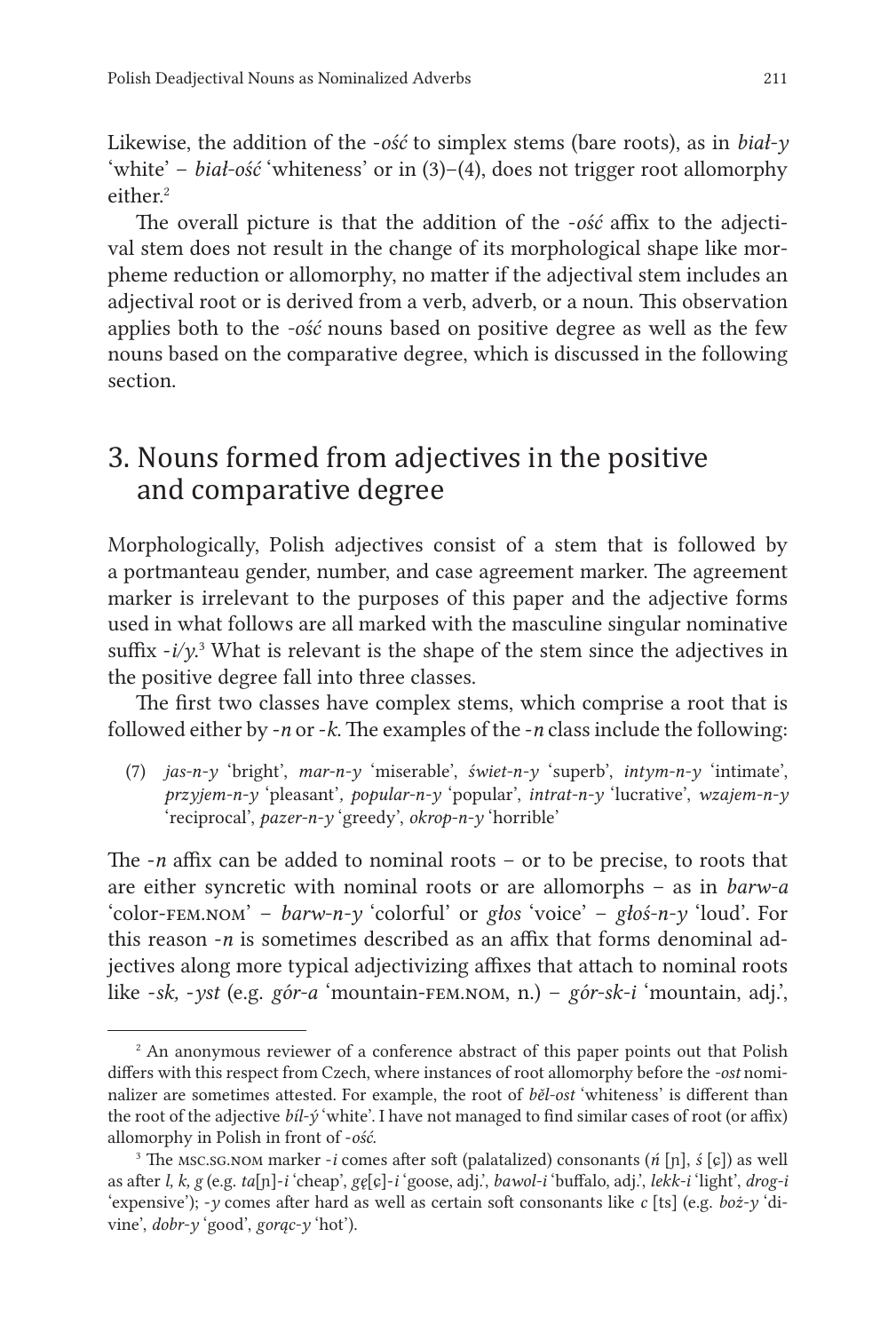*górz-yst-y* 'mountainous') or -*ow* (e.g. *pobrzeb* 'funeral, n.' – *pogrzeb-ow-y* 'funeral, adj.').<sup>4</sup> However, it cannot be treated as an exclusively adjectivizing marker for nominal roots since it also gets added to canonical adjectival roots like *mar-n-y* 'miserable' or *jas-n-y*. 5

The -*k* class is illustrated with the following examples:

- (8) *lek-k-i* 'light', *cięż-k-i* 'heavy', *wąs-k-i* 'narrow', *szero-k-i* 'wide', *wys-ok-i* 'tall', *nis-k-i* 'short', *mięk-k-i* 'soft', *gięt-k-i* 'flexible', *gład-k-i* 'smooth', *szyb-k-i* 'fast' The stems of the third class, shown in (9), have a root without a suffix.<sup>6</sup>
- (9) *mał-y* 'small', *młod-y* 'young', *star-y* 'old', *duż-y* 'large', *dobr-y* 'good', *zł-y* 'bad', *blad-y* 'pale', *grub-y* 'fat', *chud-y* 'slim', *czyst-y* 'clean', *drog-i* 'expensive'

In turn, in the comparative degree, Polish has two morphological classes: the *-ej-sz* class and the -*sz* class, and both classes can show suppletive allomorphy of the root, as illustrated with the following:

- (10) a. *jas-n-y* 'bright' *jaś-ni-ej-sz-y* 'brighter'
	- b. *mał-y* 'small' *mni-ej-sz-y* 'smaller'
	- c. *lek-k-i* 'light' *lż-ej-sz-y* 'lighter'
- (11) a. *młod-y* 'young' *młod-sz-y* 'younger'
	- b. *gład-k-i* 'smooth' *gład-sz-y* 'smoother'
	- c. *wys-ok-i* 'tall' *wyż-sz-y* 'taller'
	- d. *wiel-k-i* 'large' *więk-sz-y* 'larger'

6 All three classes can also take negtive prefixes, e.g. *nie-real-n-y* 'unreal', *bez-won-ny* 'odorless', *bez-czel-n-y* 'shameless', *nie-wys-ok-i* 'short', *nie-brzyd-k-i* 'prettyish', *nie-zł-y* 'quite nice', *nie-drog-i* 'inexpensive'. The presence of the prefix limits but doesn't exclude the possibility to form the -*ość* nominal, e.g. *zł-ość* 'anger' – \**nie-zł-ość* but *czyst-ość* 'cleanliness' – *nie-czyst-ość* 'impurity', *czel-n-ość* 'arrogance' – *bez-czel-n-ość* 'insolence', *wrażliwość* 'sensitivity' *– nad-wrażliwość* 'hypersensitivity'. This suggests that the prefix in principle doesn't morphologically block the formation of the *-ość* nominal and the unattested forms are paradigm gaps. These are also found with unprefixed forms of adjectives, e.g. *duż-y* 'large' – \**duż-ość*, *brunat-n-y* 'brown' – \**brunat-n-ość*, *ład-n-y* 'pretty' – \**ład-n-ość* (where the asterisk indicates unattestedness rather than ill-formedness).

<sup>4</sup> For a list and discussion of affixes that form denominal and deverbal adjectives see Post (1986) and Szymanek (1985, 1996, 2015).

<sup>5</sup> This also shows up in a neologism involving an adjectival root *smart-n-y* 'smart, clever', a recently adaptated loanword from English, which co-exists with the nominal *smart-n-ość*  'smartness', as for instance in the excerpt retrieved from the Internet: "(…) *do smartności obywatelskiej dołączyła smartność technologiczna*" 'technological smartness has joined the civic smartness' (https://wspolnota.org.pl/news/milowy-krok-w-lwowku-slaskim. Accessed: August 19<sup>th</sup> 2021). The fact that -*n* attaches to more than one type of roots is well known and shows up also within the denominal class: it is easily found in a subset of qualitative as well as relational adjectives (a distinction proposed for Polish in Gawełko 1976 and Szymanek 1985; for a detailed discussion see especially Szymanek 2015: 79–100). The first show the properties of canonical adjectives and are gradable, e.g. *głos* 'voice' – *głoś-n-y* 'loud', the second keep the property reading of the nominal base and are non-gradable, e.g. *las* 'forest' – *leś-n-y* 'of forest'.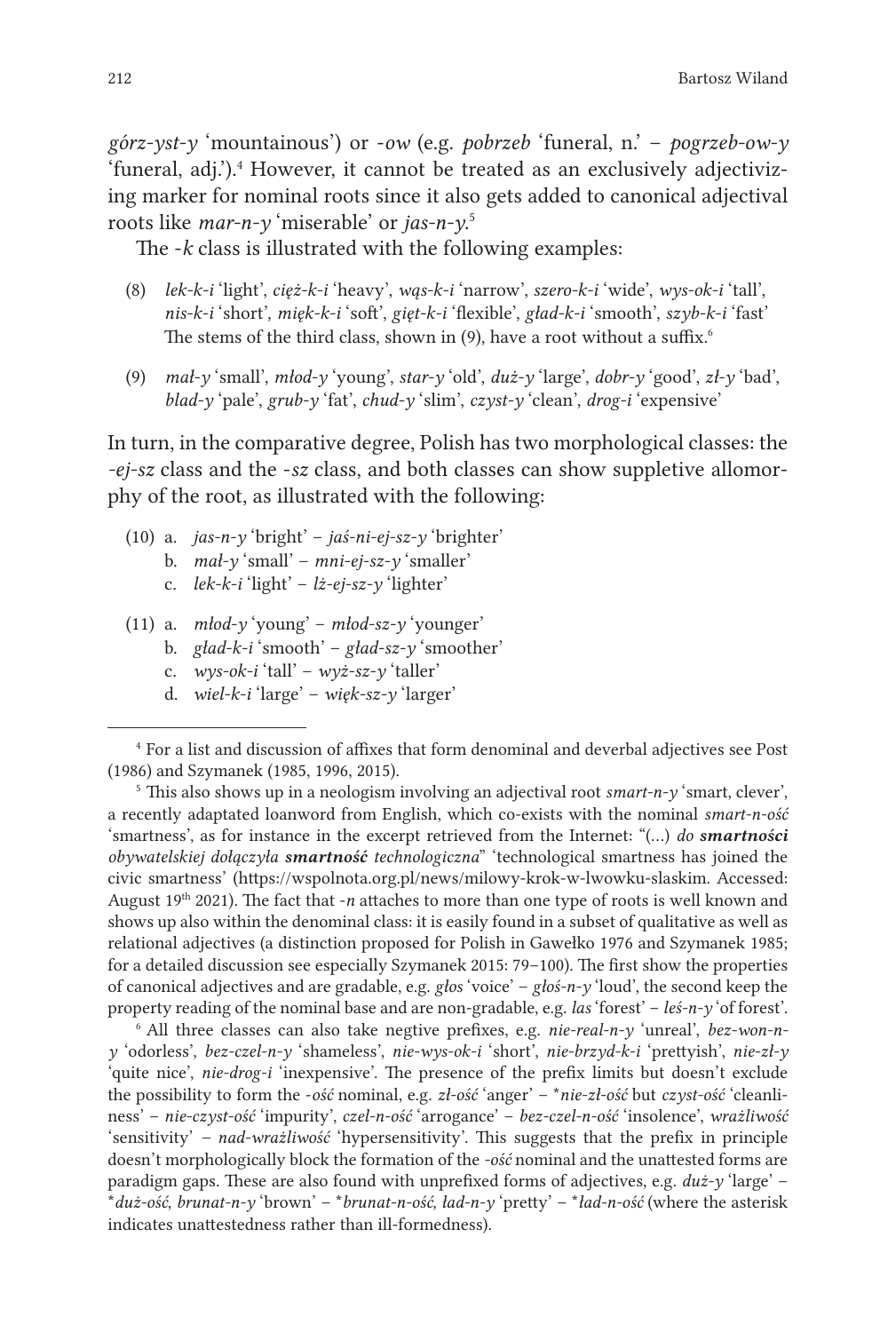As seen in the examples in (4), the entire stem of the comparative adjective is preserved in front of the nominalizing -*ość* suffix, just like in the case of the adjectives in the positive degree. The symmetry between how the abstract nouns are formed with positive and comparative stems will be relevant to our discussion of the features that are realized by the -*ość* affix.

What is relevant for our purpose is the fact that all three classes of the positive adjective can form adverbs with the suffix -*o* while preserving the shape of the stem, as can be illustrated with e.g. *jas-n-o* 'brightly', *lek-k-o* 'lightly', *wys-ok-o* 'highly', *mał-o* 'a little', *młod-o* 'young'. The fact that the adverbs are formed with -*o* opens up the possibility to analyze the traditional nominalizer *-ość* as consiting of the -*o* and a separate consonantal marker -*ść*.

Before we explore the idea that -*o* is an affix let us consider an immediate alternative, namely that it is an epenthetic vowel inserted between -*ść* and a consonantal stem in order to avoid a three consonant cluster. Such an option, however, is unlikely for four reasons. One, Polish does not have a rule of *o*-insertion that is attested in other contexts. Two, Polish is well known for allowing clusters with more than two consonants across a stem– suffix boundary, e.g. in *pośmiert-n-y* 'post-mortem', *częst-sz-y* 'more frequent', *warszaw-sk-i* 'Warsaw, adj.', *wejś-ć* 'enter'.<sup>7</sup> Three, Polish tolerates consonant sequences with *ść* both stem-internally as in *sierść* [ɕɛrɕtɕ] 'animal hair', *mści-ć* [mɕtɕitɕ] 'revenge, v.', *kiepści-ut-ko* [kjɛpɕtɕiutkɔ] 'badly, dim.', as well as at a prefix-stem boundary as in *ob-ściskiwa-ć* [*ppctcisk<sup>j</sup>ivatc*] 'embrace', *pod-ściela-ć* [pɔtɕtɕɛlatɕ] 'make the bed'. Four, *o* does not get inserted before *ść* within a syllable, as in the complex onset in *mścimy* ['mɕtɕi. mi] 'revenge.1pl.prs', or at a boundary with a syllable with a consonant in the coda as in *obściskać* [ɔp.'ctçisk.atç] 'embrace.INF', altogether making the epenthetic analysis of -*o* dubious.

## 4. Splitting -*ość*

The split hypothesis of *-o-ść* consists of two statements. One is that grammatical features associated with an "unsplit" -*ość*, that is the nominalizer (N), number (#), feminine gender, and nominative case, are lexicalized by two morphemes: -*o* and -*ść*. Assuming recent work on the nominal functional sequence where masculine is contained in the feminine (cf. Taraldsen 2009)

<sup>7</sup> Not to mention remarkable consonant sequences found word-internally (e.g. *źdźbło* [ʑd͡ʑbwɔ] 'blade of grass'), at boundaries with clitics(e.g.*czym-ś-my* [ʈ͡ʂɨmɕmɨ] 'what.inst' followed by an assertive indefinite clitic marker -*ś* 'something' and 1pl.msc clitic -*my*), or across word boundaries, as in Orzechowska's (2019) example of a phrase *przestępstw z wstrząsającym skutkiem* 'crimes with a shocking outcome', which contains the cluster [mpstfzfstʂ] with ten consonants.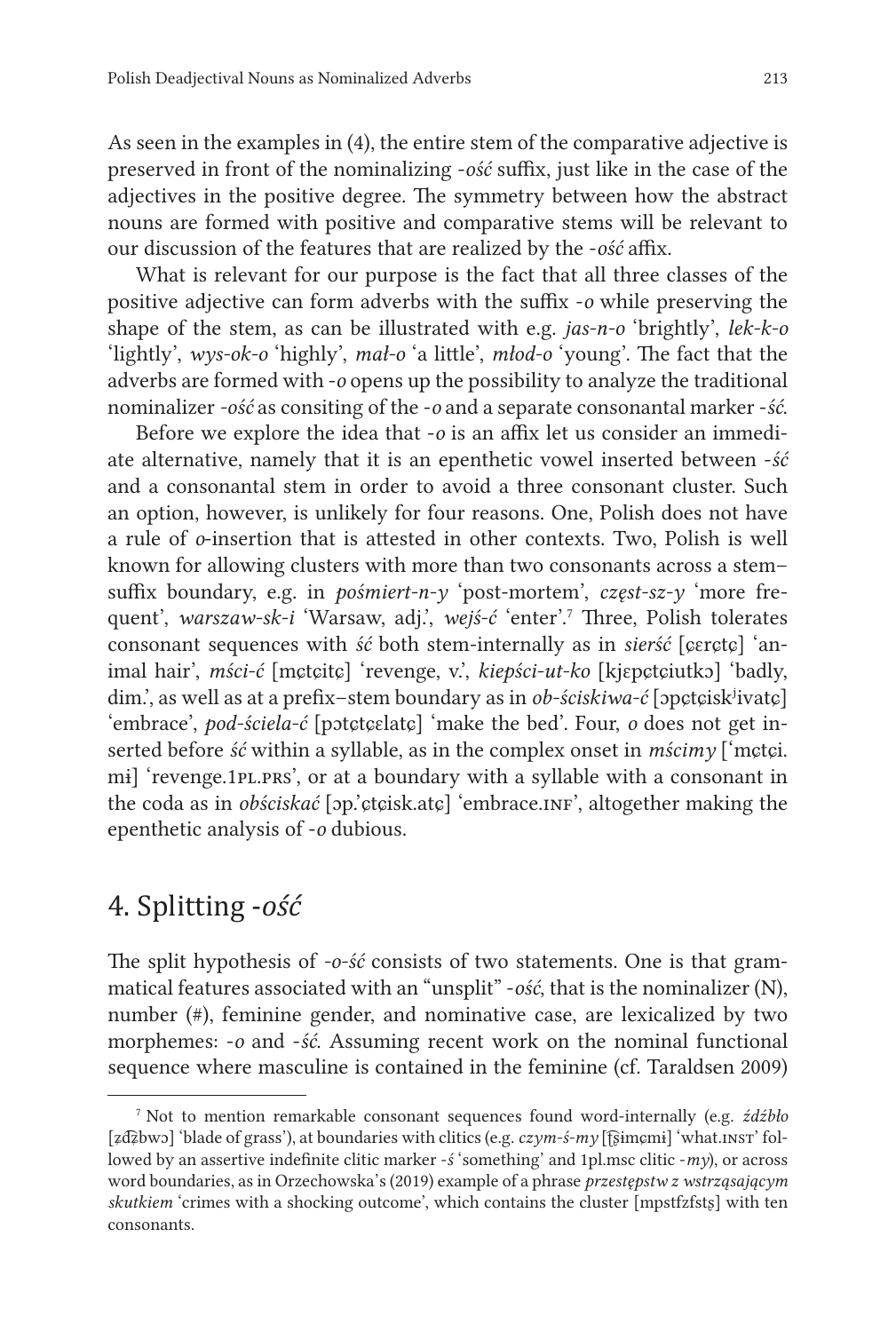and number comes below case (cf. Caha 2021), these ingredients come in the following order:

```
(12) Nom > # > Fem > Msc > N
```
Representing gender without a neuter feature in the sequence is in agreement with the analysis of neuter in three-gender languages like Polish as a lack of masculine and feminine features (e.g. Kramer 2015). The other statement submits that, in the *nomina essendi* class, the sequence in (12) is projected on top of an adverb that is in between the adjectival base (A) and the nominalizer  $(N)$ , as in:<sup>8</sup>

```
(13) Nom > # > Fem > Msc > N > Adv > A
```
Under the split hypothesis, the lexical entry for -*o* is going to have the shape like in (14), with a foot in the adverb-forming feature Adv and the nominal class feature N, number and nominative case feature above –– the scenario made possible under the assumption of phrasal spellout.<sup>9</sup>



<sup>&</sup>lt;sup>8</sup> The label Adv is used here pre-theoretically, as a stand-in for the relevant feature or features that form what is descriptively known as an adverb, a poorly understood and understudied category (though see Baker 2003 for a proposal that adverbs include a nominal ingredient added to the adjective stem, the idea further explored for Polish in Rozwadowska 2011, and Caha and Medová 2008 for a proposal to analyze Czech adverbs as adjectives with case features). Likewise, the nominal class feature N is a stand-in for a more contentful functor that is responsible for the formation of this class of abstract nominals. In this sense, both labels Adv and N are used here more descriptively than theoretically.

9 The idea that spellout targets phrases rather than their terminal nodes can be traced back to McCawley (1968) and has more recently been applied in the analyses of a range of empirical domains and, in fact, analytical frameworks, including the work on pronouns in Weerman and Evers-Vermeul (2002) and Neeleman and Szendrői (2007) and, notably, the work on Nanosyntax (Starke 2009). For overviews of the spell-out mechanism in Nanosyntax see Baunaz and Lander(2018b: 16–29),Wiland (2019: 8–23), DeClercq (2020: 15–25), orCaha (2020).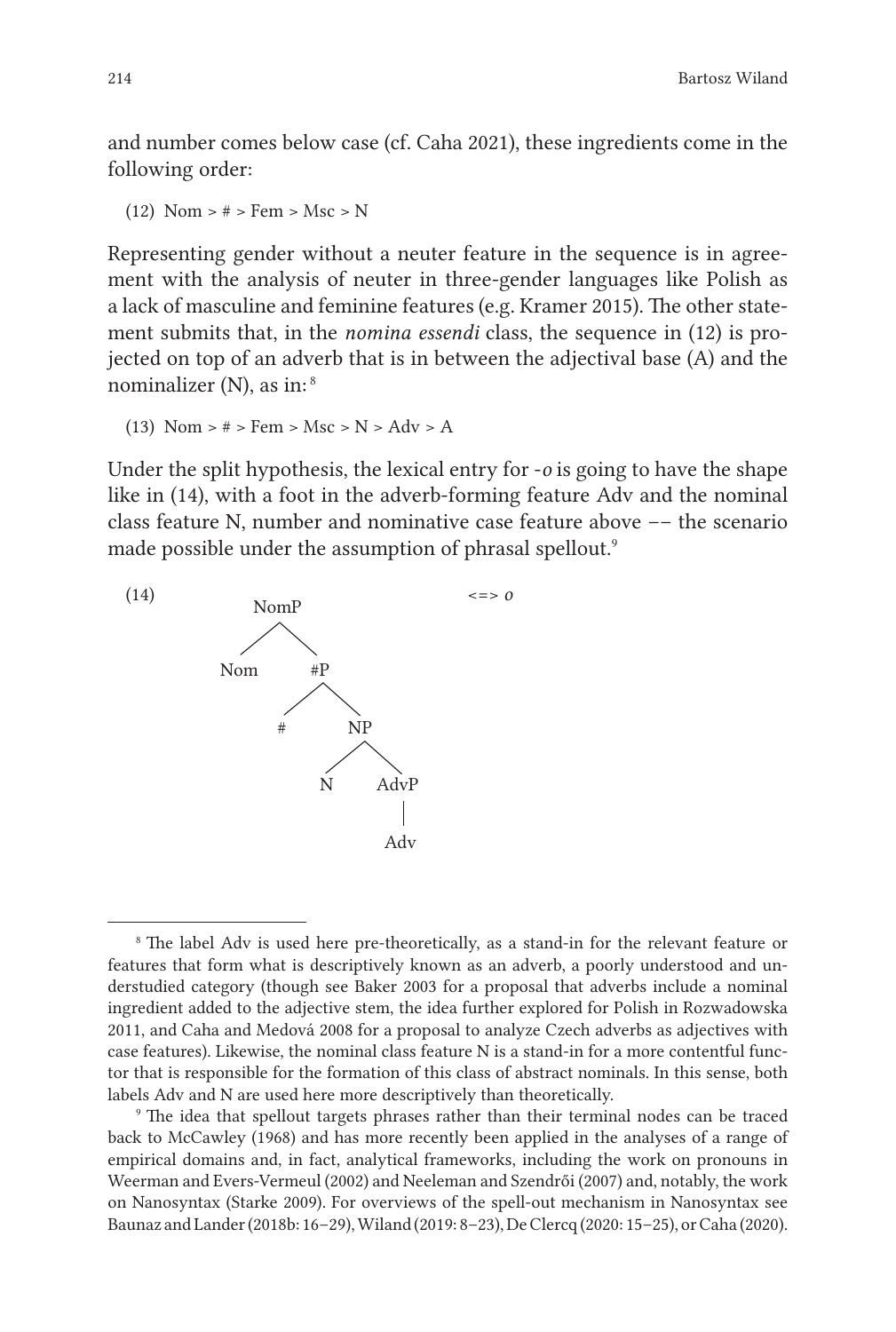In the case of the adverb, -*o* will lexicalize only the AdvP, the subset structure of (14). This follows from the major tenet of Nanosyntax, namely that lexically stored items are overspecified with respect to the syntactic structure they lexicalize, the idea formalized as the Superset Principle.

(15) Overspecification (Superset Principle, Starke 2009) A lexically stored tree matches a syntactic node iff the lexically stored tree contains the syntactic node.

In other words, on the strength of the Superset Principle, (14) submits that -*o* is a syncretic marker for adverbs and a class of nominals.<sup>10</sup> Where we can see the superset spellout of -*o* is a small subclass of *nomina essendi* with -*o* as the only suffix on the adjectival stem, e.g.  $z\ell$ -y 'bad' –  $z\ell$ -o 'evil' and dobr-y 'good' – *dobr-o* 'goodness'. These forms are sometimes regarded in the literature as instances of conversion or 'paradigmatic derivation', where one lexeme shifts between the adjectival and nominal paradigm and selects either adjectival or nominal endings –– in our examples: the adjectival nominative -*y* or a nominal neuter nominative -*o* (cf. Waszakowa 1993, Szymanek 2015: 234–235). This view, however, is complicated by forms like *zim-n-y* 'cold' – *zim-n-o* 'cold temperature' or *pięk-n-y* 'beautiful' – *pięk-n-o* 'beauty', where it is the adjectival -*n* stem rather than the bare root that must be claimed to undergo the paradigmatic shift between adjectives and nouns. No such complication takes place if in these nouns -*o* spells out the superset structure of (14), as shown in the lexicalization table:

| (16) | A (pos)          | Adv | Msc | Fem | N <sub>OM</sub> |                    |
|------|------------------|-----|-----|-----|-----------------|--------------------|
|      | $z$ <i>im</i> -n |     |     |     |                 | 'cold temparature' |
|      | dobr             |     |     |     |                 | `goodness'         |

The fact that these nouns come out neuter follows from the analysis of neuter as an unmarked gender, which is interpreted for instance in Kramer  $(2015)$  as a lack of masculine and feminine.<sup>11</sup>

<sup>11</sup> The fact that the *-o* realizes neuter in this subclass immediately raises the question about its homophony with the nominative/accusative marker of neuter nouns, e.g. in *miast-o* 'city'. The relation between these two markers remains to be determined given the fact that the -*o* in examples like *zim-n-o* 'cold' or *pięk-n-o* 'beauty' comes on top of a complex adjectival base and is found with a relatively few similar examples, while the other is widely attested on

<sup>&</sup>lt;sup>10</sup> Syncretism has been argued to surface as a consequence of the Superset Principle in a number of empirical domains including case (Caha 2009), class markers in Bantu (Taraldsen 2010; Taraldsen et al. 2018), spatial adpositions (Pantcheva 2011; Tolskaya 2018), aspectual prefixes (Wiland 2012), participles (Starke 2006; Taraldsen Medová and Wiland 2018; Caha and Taraldsen Medová 2020), complementizers (Baunaz and Lander 2018a), verbs (Jabłońska 2007; Taraldsen Medová and Wiland 2019), negation markers (De Clercq 2020), numerals (Wągiel and Caha, to appear), demonstratives (Lander and Haegeman 2016), wh-pronouns (Wiland 2018, 2019), and indefinite pronouns (Dekier 2021), among others.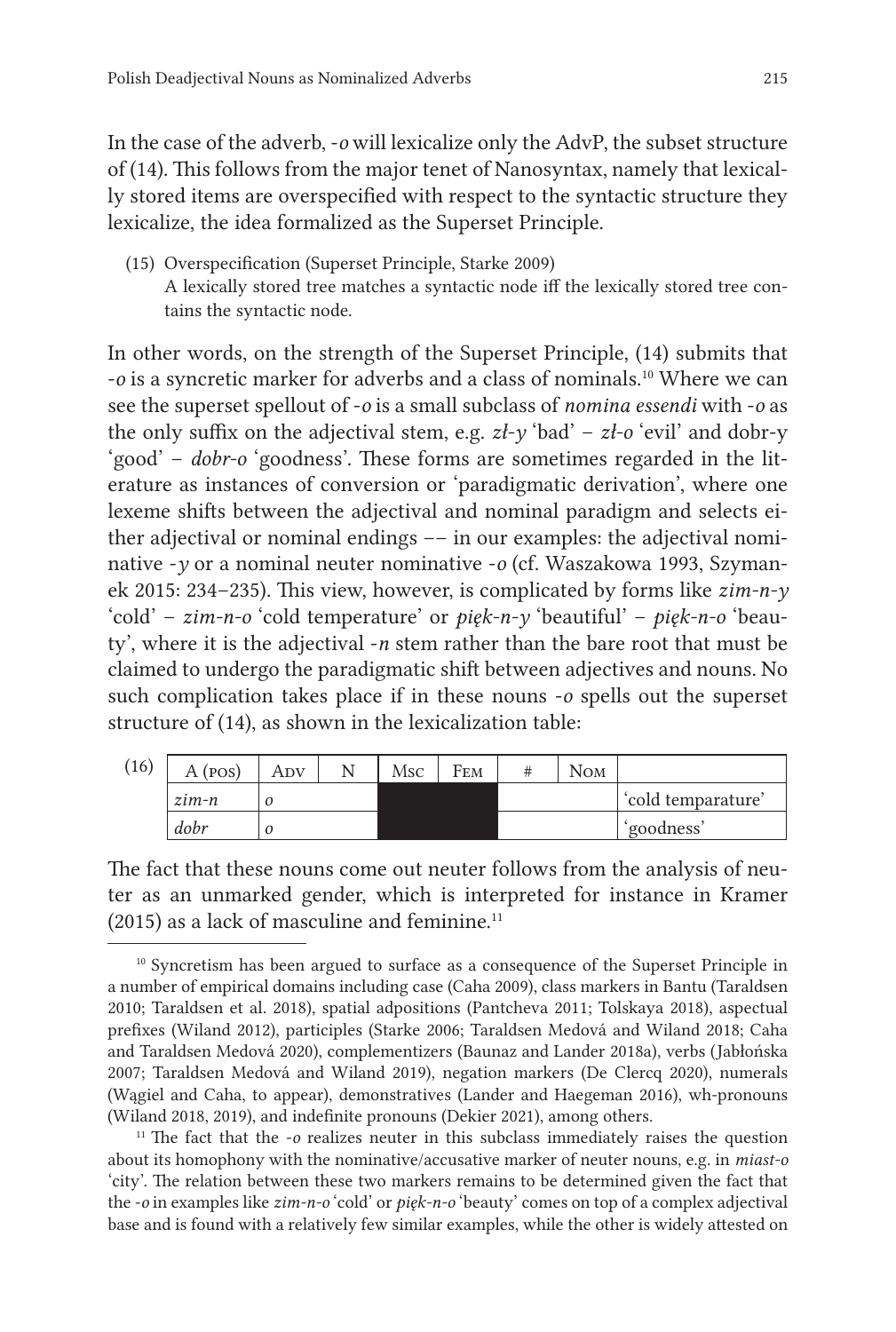In turn, the other lexical item, -*ść,* be specified for gender, number, and nominative case as in  $(17).$ <sup>12</sup> If we follow work on gender composition like Taraldsen (2009), who argues that masculine is syntactically contained in the feminine and combine it with the fact that all *-o-ść* nominals are feminine, the -*ść* comes out to be the portmanteau marker of singular nominative feminine.<sup>13</sup>



Thus, in the *-o-ść* nominals, -*o* will lexicalize the AdvP subset in adverbs and its superstructure in the nominals, which consist of the extra nominalizer followed by gender, number and case, as represented in the lexicalization table:

| A (pos)         | Adv      | N | Msc | FEM | #            | N <sub>OM</sub> |              |
|-----------------|----------|---|-----|-----|--------------|-----------------|--------------|
| jas-n           | $\Omega$ |   | ść  |     |              |                 | 'brightness' |
| $l$ e $k$ - $k$ | $\Omega$ |   | ść  |     |              |                 | 'lightness'  |
| $wys-ok$        | $\Omega$ |   | ść  |     |              |                 | 'height'     |
| mał<br>$\Omega$ |          |   | ść  |     | 'littleness' |                 |              |
| młod            | $\Omega$ |   | ść  |     |              |                 | 'youth'      |

(18) Spellouts of -*o* and -*ść* in -*o-ść* nominals

nominal roots (i.e. roots that denote objects or concepts and form nouns by directly merging with a case suffix).

 $12$ <sup>12</sup> Nominative is the lowest (smallest) case in the sequence in Caha's (2009, *et seq.*) work on case decomposition, where cases lexicalize a hierarchy of privative features:

(i)  $[Inst[Loc[Det[Gen[Acc[Norm]]]]]]]$ 

Other forms of the nominals such *jasno-ści* (Gen/Dat/Loc) and *jasno-ścią* (Inst) will lexicalize gender features jointly with higher cases projected on top of NomP.

<sup>13</sup> The feature # is understood here as a generic number ingredient (equal to the feature "Individual" in Caha 2021), which yields a singular interpretation. If we follow Taraldsen (2018) or Caha (2021), the plural interpretation will require a more complex representation. Minimally, thus, the lexical entries for plural markers -*a* in *dobr-a* 'good deeds' (as in the phrase *dobra wyrządzone zostaną wynagrodzone* "the good deeds that have been done will be rewarded") but also -*i* on top of *ść* in *mniejsz-o-śc-i* 'minorities' are portmanteaus specified for the plural feature, which is absent in the lexical entries in (14) and (17).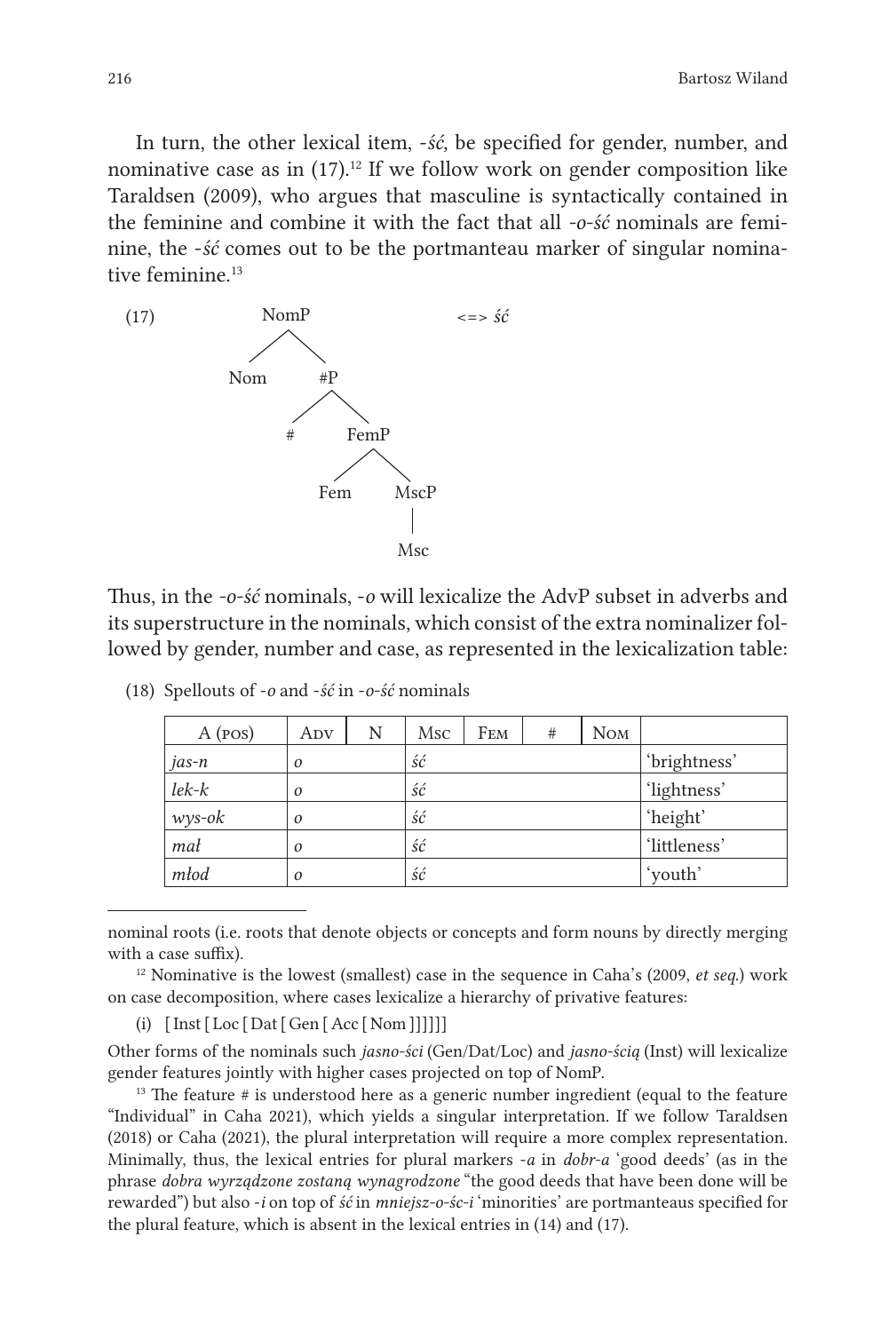Let us note that while the lexical entries in (14) and in (17) overlap with respect to # and Nom, -*o* and -*ść* do not compete for insertion since neither lexical entry is a subconstituent of the other. Such a specification, however, captures the fact that -*o* will only be able to lexicalize # and Nom when MscP and FemP are missing from the syntactic representation. In this context it is worth to point out that *zł-o* 'evil' and *pięk-n-o* 'beauty' exist along "unremarkable" forms *zł-o-ść* 'anger' and *piek-n-o-ść* 'a beauty', which are feminine like all other -*ść* nouns. They can be represented jointly with structures with gapped masculine and feminine features in (19).

| (19) | A (pos) | Adv      | N | Msc | FEM | # | N <sub>OM</sub> |            |
|------|---------|----------|---|-----|-----|---|-----------------|------------|
|      | pięk-n  | $\Omega$ |   |     |     |   |                 | 'beauty'   |
|      | pięk-n  | $\Omega$ |   | ść  |     |   |                 | 'a beauty' |
|      | zł      | 0        |   |     |     |   |                 | 'evil'     |
|      | zt      | $\Omega$ |   | ść  |     |   |                 | ʻanger     |

With the split *-o-ść*, let us return to the few nominals based on the comparative forms listed in (4). As shown in the lexicalization table in (20), once we add the same part of the functional sequence from (13) on top of the comparative stem of the adjective, we end up with the same result as in the case of the nominals formed with the positive degree.

| (20) | $A$ (CMPR)        | ADV      | N | Msc | FEM | # | N <sub>OM</sub> |               |
|------|-------------------|----------|---|-----|-----|---|-----------------|---------------|
|      | $mni-ej-sz$       | 0        |   | ść  |     |   |                 | 'minority'    |
|      | $wv\dot{z}$ -sz   | $\Omega$ |   | ść  |     |   |                 | 'superiority' |
|      | $wijk-sz$         | $\Omega$ |   | ść  |     |   |                 | 'majority'    |
|      | $l\dot{z}$ -ej-sz | $\Omega$ |   | ść  |     |   |                 | 'lightness'   |

While the facts above fit into the split *-o-ść* hypothesis, let us point out two potential challenges: (i) some *-o* adverbs do not have a corresponding -*ość* nominal and (ii) there is a class of adverbs formed with -*e* rather than -*o*, e.g. *źl-e* 'badly', *dobrz-e* 'well'.

The first challenge can be illustrated with examples like *biał-o* 'white, adv.', *drog-o* 'expensively' or *duż-o* 'a lot, adv.', for which there are corresponding adjectives but there are no corresponding -*ość* nominals. In this group, some nouns are formed with a (mildly) suppletive root, like *biel* 'whitneness' in (21a), or with a root and a nominalizer other than -*ość,* e.g. *brzydot-a* 'ugliness', *dobr-oć* 'goodness' in (21b); *droż-yzn-a* 'dearness' in (21c); or *smut-ek* 'sadness' in (21d).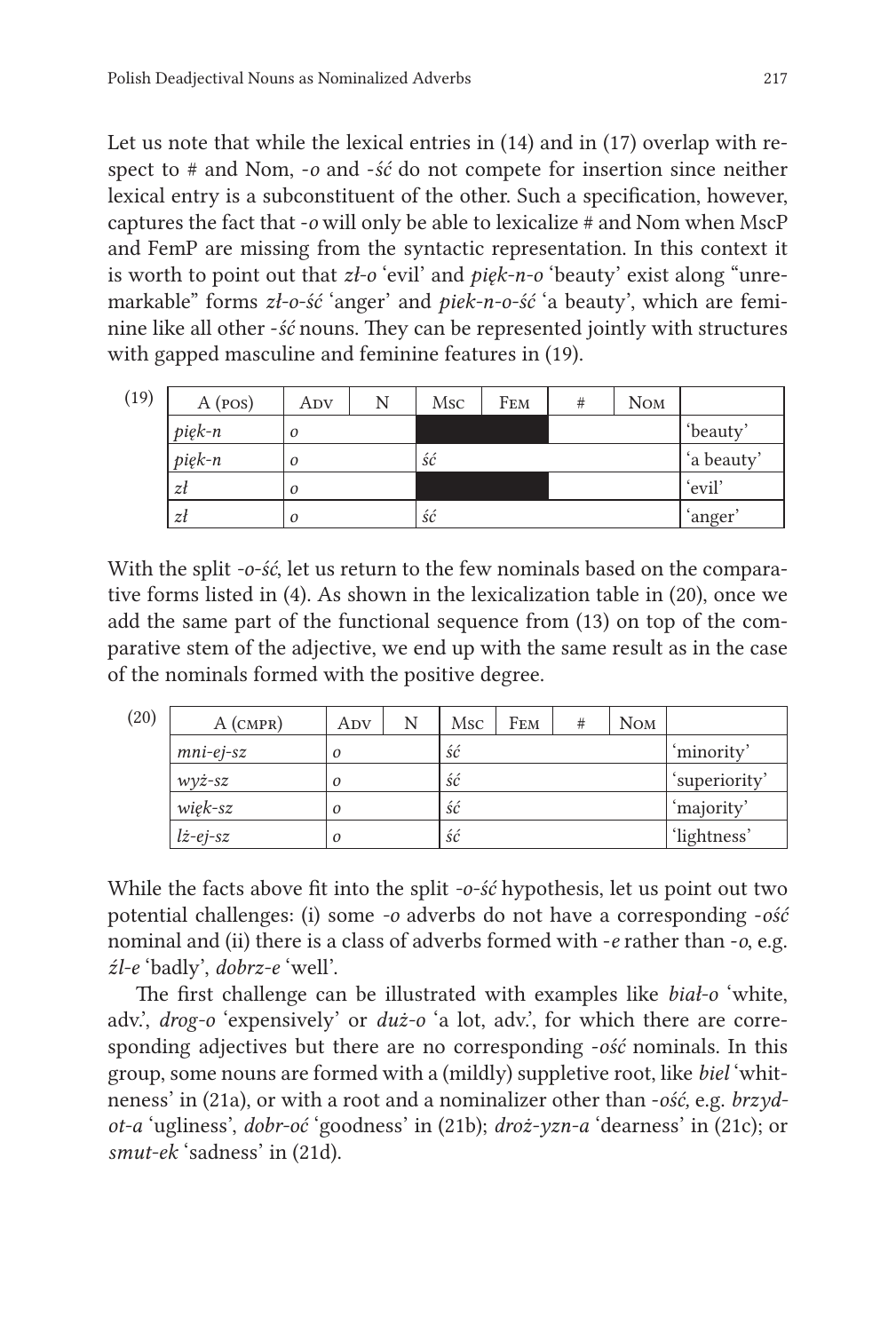218 Bartosz Wiland

- (21) a. *biał-y* 'white' *biał-o* 'white, adv.' *biel* 'whiteness'
	- b. (i) *brzyd-k-i* 'ugly' *brzyd-k-o* 'ugly, adv.' *brzyd-ot-a* 'ugliness'
	- (ii) *dobr-y* 'good' *dobrz-e* 'well' *dobr-oć* 'goodness'
	- c. *drog-i* 'expensive' *drog-o* 'expensively' – *droż-yzn-a* 'dearness'
	- d. *smut-n-y* 'sad' *smut-n-o* 'sadly' *smut-ek* 'sadness'

Even though these formatives are highly unproductive in modern Polish and show a considerable degree of idiosyncracy, we can still observe certain distributional contrasts between them and the -*ość* affix, which suggests that their selection is not a matter of a free lexical choice. Thus, *biel* in (21a) is a bare nominal root (modulo the silent singular masculine nominative suffix often represented as an abstract yer vowel, cf. Rubach 1984, 2016; Szpyra 1992), the form that is also found in verbs, a transitive *biel-i-ć* 'bleach, whitewash' and an unaccusative *biel-e-ć* 'whiten'.14 In turn, *brzyd-ot-a*, *dobr-oć,* and *wilg-oć* in (21b) illustrate a distributional contrast with -*ość*, which attaches to entire adjectival stems (i.e. all three morphological classes of the positive degree listed in (7)-(9)), while -*ot*/*-oć* attaches directly to the root. This shows up with the -*k* class adjectives *brzyd-k-i* in (21b(i)), where -*ot* competes with the -*k* affix (cf. \**brzyd-k-ot-a*). Unlike in the -*k* class, -*ot* behaves similarly to -*ość* in the *-n* class in the sense that it attaches to the complex stem (and hence does not compete with -*n*), as in:

(22) a. *cias-n-y* 'tight' – *cias-n-o* 'tightly' – *cias-n-ot-a* 'narrowness' b. *par-n-y* 'muggy' – *par-n-o* 'muggily' – *par-n-ot-a* 'sticky weather'

Unlike -*ość*, however, *-ot* can attach to verbal roots, e.g. *rob-i-ć* 'do' – *rob-ot-a* 'job'. In turn, the -*yzn* nominalizer seen in (21c) attaches to adjectival roots of the comparative degree, as revealed by the comparative adjective *droższ-y* 'more expensive'. Since the -*ość* nominalizer –– as will be discussed in a greater detail shortly –– attaches to entire stems either in the positive or the comparative degree rather than bare roots, as in *wyż-sz-ość* 'superiority' (seen in (4b)), its competition with -*yzn* is not entirely idiosyncratic. This distributional contrast shows up also with adjectival roots that can form nominals in more than one way, as is the case with a -*k* class adjective *cien-k-i* 'thin' or with the adjective *tęg-i* 'corpulent', which has different root allomorphs in the positive and the comparative:

(23) a. *cien-k-i* 'thin' – *cien-k-o* 'thinly' – *cien-k-ość* 'thinness' b. *cień-sz-y* 'thinner' – *cieni-ej* 'thinner, adv.' – *cien-izn-a* 'poor quality'

<sup>&</sup>lt;sup>14</sup> Let us here point out the obvious, namely that while the syncretism between (the root of) the noun *biel* and the roots of *biel-i-ć* and *biel-e-ć* suggests a close structural proximity, it does not necessarily indicate their structural indentity.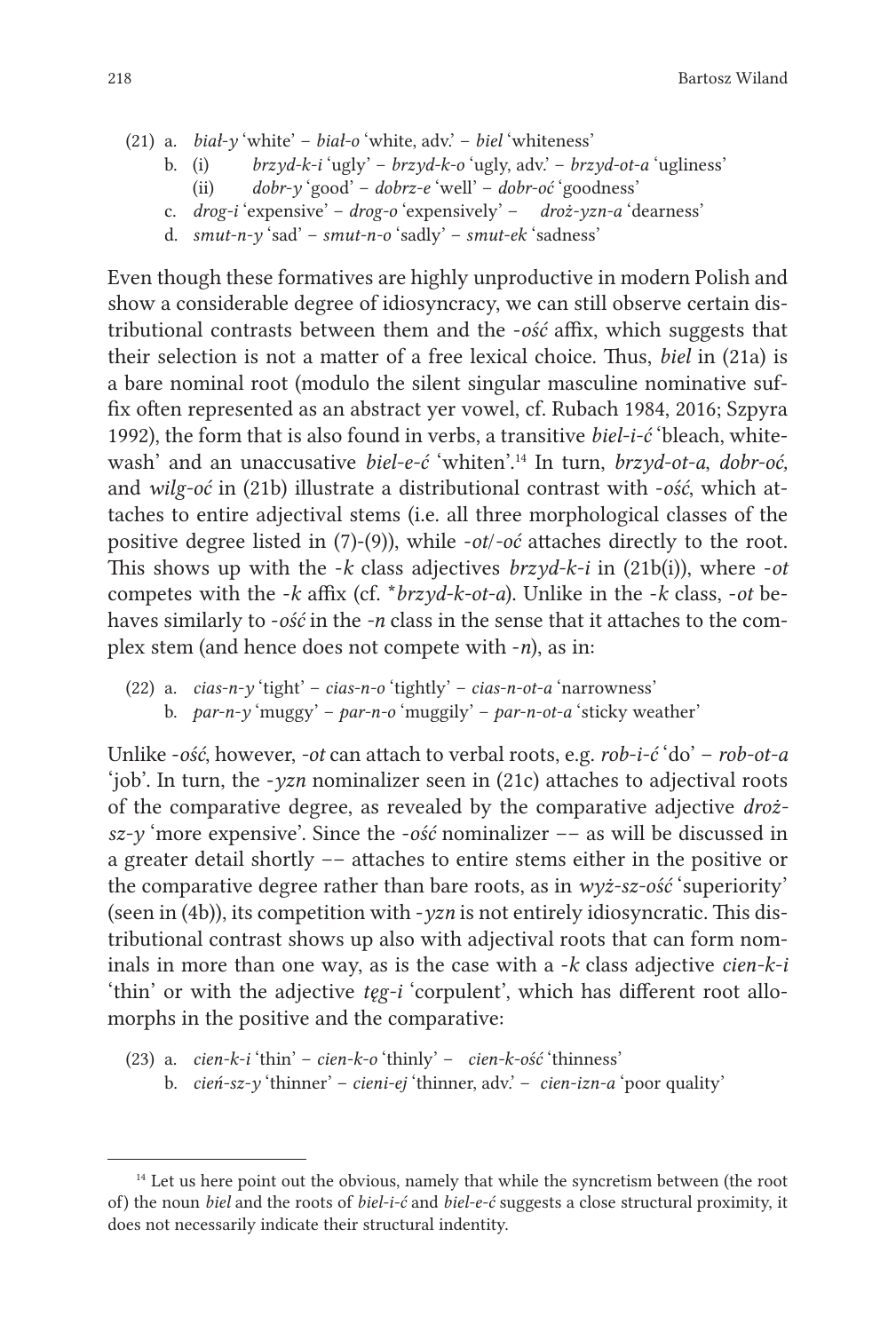- (24) a. *tęg-i* 'corpulent, substantial' *tęg-o* 'substantially'  *tęg-ość* 'corpulence'
	- b. *tęż-sz-y* 'more corpulent or substantial' *tęż-ej* 'more substantially' *tęż-yzn-a* 'thews'

In (23a,b) we see that while -*ość* attaches to the *k*-stem forming *cien-k-ość*, the -*izn* marker (the allomorph of -*yzn* in (21c)) attaches to the root forming a different nominal *cien-izn-a*. Similarly, whereas *tęg-ość* in (24a) instantiates the familiar pattern, *tęż-yzn-a* in (24b) includes the bare allomorphic root of the comparative degree, which further shows the distributional contrast between *-ość* and the other nominalizers.<sup>15</sup>

Finally, the adverb like *duż-o* 'a lot', based on the adjective *duż-y* 'big', does not have a lexically corresponding nominal at all (save for conceptually related nouns like e.g. *mnog-ość* 'multitutde' which are based on other roots). Given a generally well-behaved pattern of the formation of -*ość* nominals, we can cautiously assume the lack of a nominal for *duż-o* in the Polish lexicon to be an instance of an accidental rather than systematic gap.

All in all, to the extent that we can control for the existence of the alternative formatives of *nomina essendi*, all largely proprietary to a small number of lexemes, we are not required to make adjustments to the split -*o-ść* analysis. But the existence of -*e* adverbs along the -*o* adverbs does require an adjustment.

### 5. Nominalized -*e* adverbs

The existence of adverbs formed with -*e* along those formed with -*o* is problematic for the split hypothesis since in the absence of another lexical entry for the adverb, the one in (14) submits that AdvP can only be realized as -*o* as a subset structure. In other words, with -*o* being the only lexical entry that can spell out AdvP, we cannot describe how -*e* and -*o* compete. Hence, the

<sup>&</sup>lt;sup>15</sup> An interesting instantiation of this pattern is observed with denominal adjectives formed with -*sk*, as in:

<sup>(</sup>i) a. *amator-sk-i* 'amateurish' – *amator(-)szcz-yzn-a* 'amateurship'

b. *angiel-sk-i* 'English' – *angiel(-)szcz-yzn-a* 'English language'

c. *wło-sk-i* 'Italian' – *wło(-)szcz-yzn-a* 'mirepoix vegetables'

In this case -*yzn* does not simply attach to the adjectival -*sk* stem but to a form that always includes the *szcz* [ʂtʂ] cluster, which can be analyzed either as an allomorph of the root or of the -*sk* affix. Let us point out that the appearence of [ʂtʂ] in the place of [sk] cannot be explained by (an intricate case of) palatalization since the output of palatalizations are soft consonants. Instead, we are dealing here with a situation that mimics iotation, which replaces *s z t d* with hard consonants *ʂ ʐ tʂ dz* and *st zd* with *ʂtʂ ʐdʐ*. Unlike palatalization, iotation in Polish is unpredicatable from the phonological context and has been argued in Rubach and Booij (2001) to be best analyzed as allomorphy rather than an output of a phonological rule.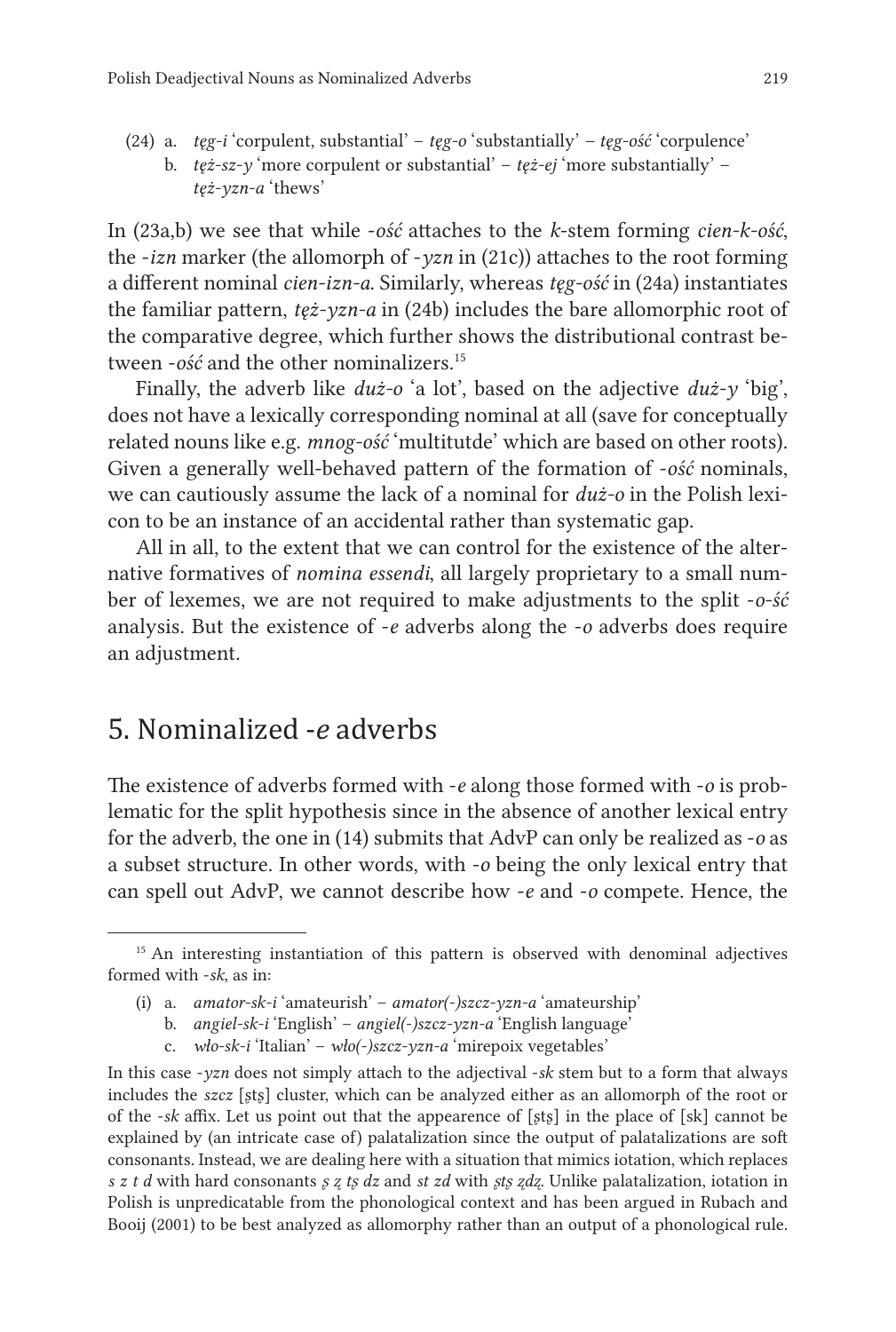inevitable question is if there is a distributional contrast between -*o* and -*e* adverbs and, if yes, can it be defined in terms of lexical entries?

What can be immediately observed about -*o* and -*e* adverbs is that the contrast cannot be linked to an easily identifiable syn-sem class of adjectives. For instance, both types of adverbs can correspond to attributive adjectives, as in (25a, b), and both can correspond to stage and individual level predicates, as in  $(26)$ – $(27)$ .

| $(25)$ a. | $dobr-\gamma$ /<br>good-AGR<br>$dobrz-e/$<br>b.<br>good-ADV                          | jogurt<br>$g$ est- $v$<br>thick-AGR<br>yogurt<br>$gest-o$<br>thick-ADV |                  |
|-----------|--------------------------------------------------------------------------------------|------------------------------------------------------------------------|------------------|
|           | $(26)$ Zachował<br>sie<br>acted.3sG<br><b>REFL</b><br>'He acted stupid/smart.'       | madrz- $e$ }<br>$\{$ glupi-o /<br>stupid<br>smart                      | stage level      |
| (27)      | Wygląda<br>$\{$ grub- $\mathbf{o}$<br>look.3sG<br>fat<br>'He looks fat/intelligent.' | inteligentni- $e$<br>intelligently                                     | individual level |

Likewise, if we assume Roy's (2013) classification of predicates into situation-descriptive and characterizing, we will find -*o* and -*e* adverbs corresponding to both classes of predicative adjectives as well, as in (28b) and (29b).<sup>16</sup> Following Bondaruk (2015), we can distinguish between the two classes contextually:

| (28) Co jest z Markiem? 'What's going on with Mark?'                                                                                       | situation-descriptive |
|--------------------------------------------------------------------------------------------------------------------------------------------|-----------------------|
| a. $\text{Test}$ goły/wściekły. (* wysoki, * mądry)<br>'He is naked/enraged.' (*tall, *smart)                                              |                       |
| b. goł-o / wściekl- $e$<br>naked enraged                                                                                                   |                       |
| (29) <i>Jaki jest Marek</i> ? 'What is Mark?'<br>a. <i>Jest wysoki/mądry.</i> (*goły, *wściekły)<br>'He is tall/smart.' (*naked, *enraged) | characterizing        |

b. *wysok-o* / *mądrz-e* high smart

<sup>&</sup>lt;sup>16</sup> Roy's (2013) typology rejects the classification of stage vs. individual level predicates. Instead, predicative adjectives fall into three types: (i) "defining", that is those whose salient property defines an individual as a class member; (ii) those that describe situations; and (iii) "characterizing", those that attribute a property to an individual. Bondaruk (2015) shows that we can distinguish only two types of predicative adjectives in Polish according to Roy's classification – situation-descriptive and characterizing – with descriptive predicates restricted to NPs, as in *Mieczysława jest influencerką* 'Mieczysława is an influencer.'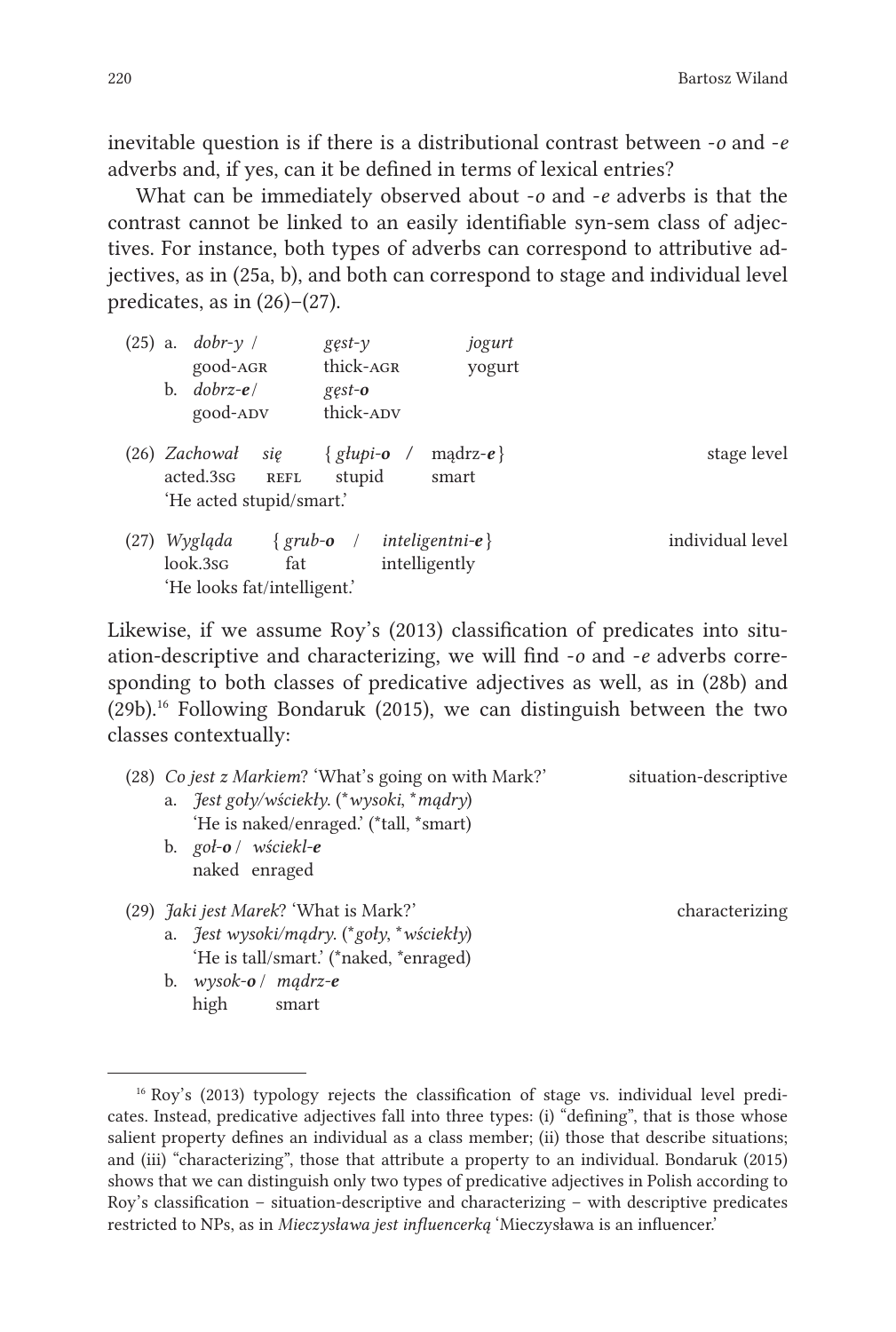Instead of attributing the -*o* vs. -*e* contrast to a functional typology of adjectives, the choice of the adverbial marker is often presented in the literature as a competition influenced by morpho-phonology (e.g. Cyran 1967; Grzegorczykowa 1999; Wróbel 2001; Szymanek 2015). However, the morpho-phonological factors determining the selection appear to be tendencies with a varying degree of predictability.

Thus, adverbs derived from canonically adjectival roots will be predominantly formed with -*o* (e.g. *słab-o* 'weakly') unless the adjectival stem ends in *n*, *m*, *w*, *r*, *v* or *t*, in which case the adverb will likely end in -*e*. <sup>17</sup> Some examples of such adverbs are given in Table 3.

Table 3. Examples of -*e* adverbs based on adjectival stems ending in *n*, *m*, *w*, *r*, *v*, *t*

| А                     | Adv                                        |
|-----------------------|--------------------------------------------|
| pysz-n-y 'tasty'      | pyszni-e 'tastily'                         |
| uprzejm-y 'kind'      | uprzejmi-e 'kindly'                        |
| pod[w]y 'mean'        | podl-e 'in a mean way'                     |
| dobr-y 'good'         | dobrz-e 'well'                             |
| parsz-y[v]-y 'scabby' | $\text{parsz-y}[v^j]$ -e 'in a scabby way' |
| obfit-y 'abundant'    | obfici-e 'abundantly'                      |

However, it is not difficult to find counter-examples to this tendency as for instance in the examples listed in Table 4.

Table 4. Examples of -*o* adverbs based on adjectival stems ending in *n*, *m*, *w*, *r*, *v*, *t*

| A                                 | Adv                                                |
|-----------------------------------|----------------------------------------------------|
| głoś-n- $\nu$ 'loud'              | $g \, \text{to} \, \text{to} \, \text{d}$ and $g'$ |
| łakom-y 'gluttonous'              | <i>łakom-o</i> 'gluttonously'                      |
| $\text{go}[w]$ - $\gamma$ 'naked' | go[w]-o 'nakedly'                                  |
| $ostr-\gamma$ 'sharp'             | ostr-o 'sharply'                                   |
| $\ell z a$ -[v]- $\gamma$ 'teary' | $\ell z a$ -[v]-o 'tearily'                        |
| $b$ ogat- $\gamma$ 'rich'         | bogat-o'richly'                                    |

<sup>17</sup> The adverbial -*e* is palatalizing and exists along a non-palatalizing *e* in Polish, the contrast sometimes described in terms of a different value of the backness feature in both segments (Gussmann 1992; Szpyra 1995) or in terms of an affix-specific diacritic (Dressler 1985; Gussmann 2007). The addition of the adverbial -*e* to the stem results in the change of the stem-final consonants *n m r v t w* into *p m<sup><i>i*</sup>  $z$   $\nu$ <sup>*i*</sup>  $t\epsilon$  *l*, as for instance in *obfit-y – obfi*[t $\epsilon$ ]-*e* 'abundant – ly',  $pyszn-y - pysz[n] - e$ 'taste – ly', or  $weso[w] - y - wese[1] - e$ 'cheerful – ly'.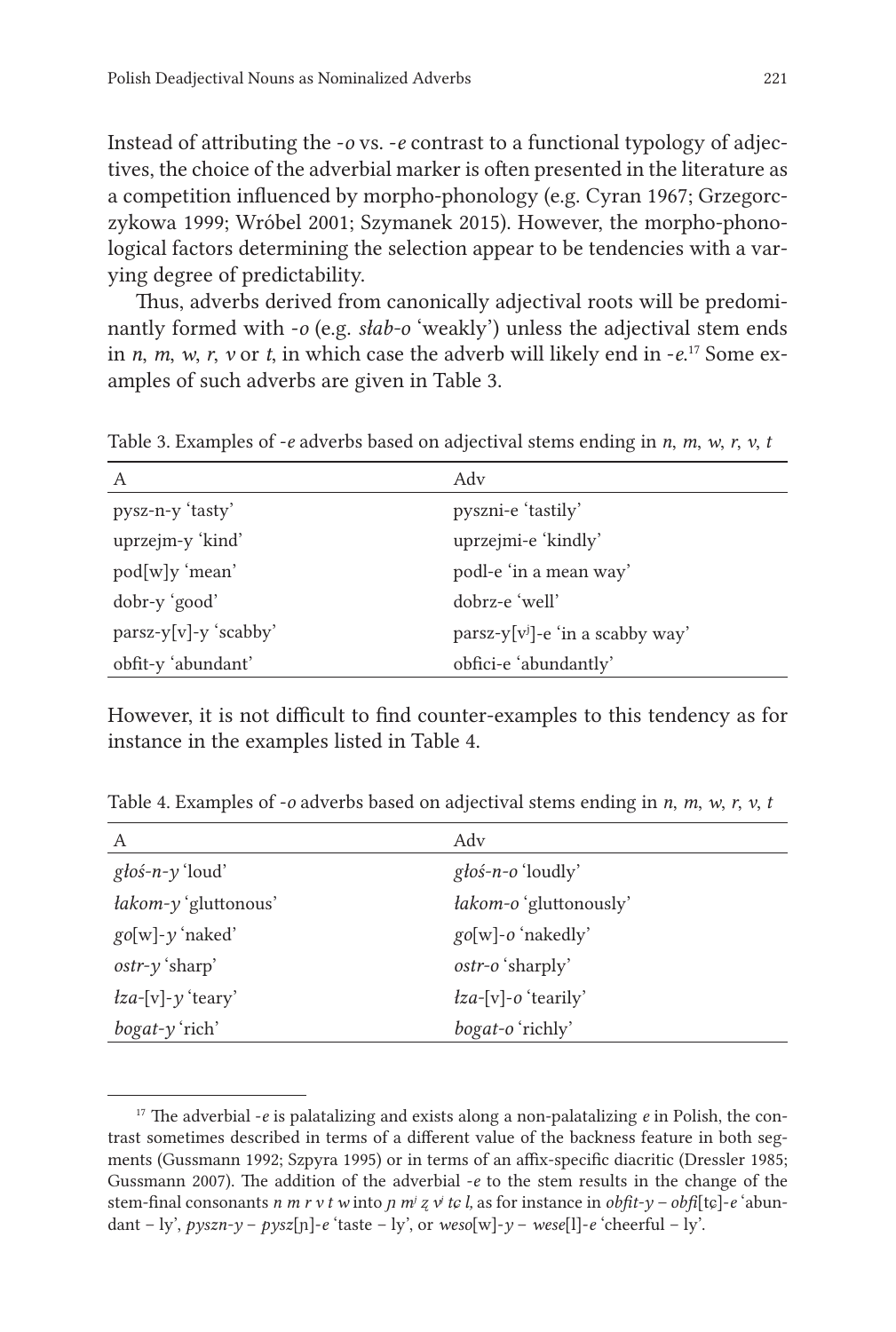Moreover, some adverbs can be felicitously formed with either ending, e.g. *nudn-o/nudni-e* 'boringly', *mroźn-o*/*mroźni-e* 'freezing', *wesoł*-*o*/*wesel-e* 'cheerfully'.

A factor that allows us to predict the use of -*e* more successfully is morphological complexity of the stem since -*e* is most frequently found with adverbs formed from denominal and deverbal adjectives. This intuition is confirmed in a corpus study of the distribution of both adverb markers in Stefańczyk (2010), which was based on the sample of ca. 5000 adverbs found in *Uniwersalny słownik języka polskiego* [the Universal dictionary of Polish] (Dubisz 2003). As reported in the study, all 250 examples of derived adjectives formed with -*iw*, -*liw*, -*ist*, or -*it* affixes (such as e.g. *płacz-liw-y* 'tearful' – *płacz-liwi-e* 'tearfully', based on the noun *płacz* 'cry') had -*e*. However, as pointed out in Grzegorczykowa (1999: 528) and Szymanek (2015: 201), -*ist* is equally felicitous with -*o*, as e.g. in *fal-ist-o*/*fal-iści-e* 'wavily'.

While derivational complexity is a positive morphological condition on the use of -*e* also with suffixes like -*aln* or the participle-forming -*ł* (e.g. *odczuw-aln-y* 'perceptible' – *odczuwalni-e* 'perceptibly', *okaza-ł-y* 'spectacular' – *okaza-l-e* 'spectacularly'), this statement does not extend to several others affixes. These include -*aw*, -*at*, -*owat*, *-ast* (e.g. *gbur-owat-y – gburowat-o* 'surly'), the transgressive -*ąc* (e.g. *machaj-ąc-y* 'waving' *– machając-o* 'wavingly'), the adnominal -*sk* (e.g. *amator-sk-i* 'amateurish' – *amator-sk-o* 'amateurishly'), as well as a range of expressives (e.g. *mal-ut-k-o, mal-usień-k-o, mal-uteń-k-o* 'very little') (cf. Szymanek 2015: 200–201). The conclusion is that instead of a stable rule that governs the distribution of adverbial -*o* and -*e*, we are dealing with a competition between both exponents whose result is determined by so far poorly understood interplay of more than one morpho-phonological factor. In what follows, I discuss a possible way of approaching this competition, which is in agreement with the split -*o-ść* analysis and treats -*o* and -*e* as allomorphs.

Let us suppose that there are two lexical entries in the Polish lexicon that include an adverb-forming layer, one in (30a)(repeated from (14)) and the other in (30b).

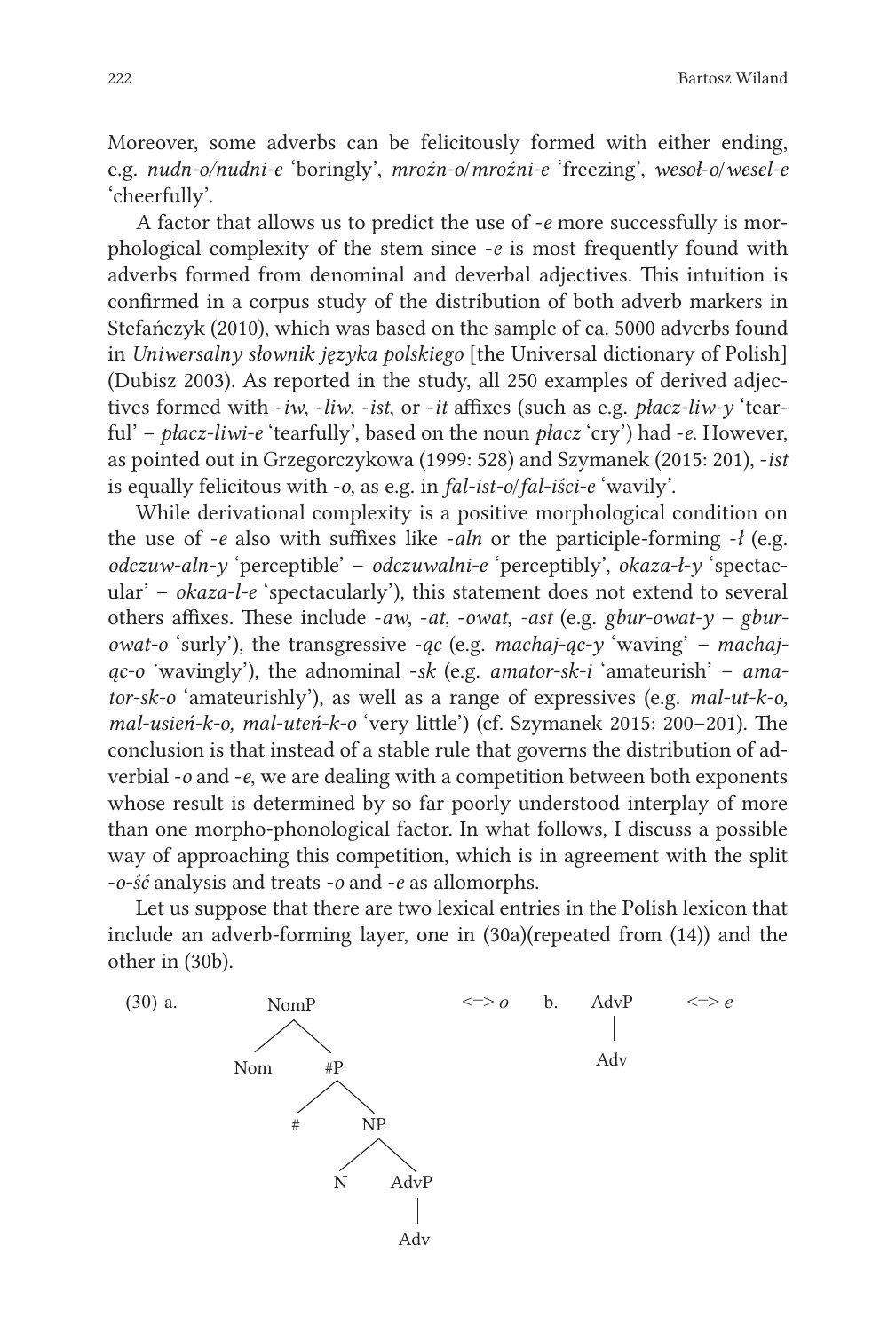The adverbs, that is structures of the AdvP size, selecting (30a) will be lexicalized with -*o* as a subset structure, while the -*e* adverbs will be lexicalized with (30b). It must be emphasized that selection does not equal a competition for the lexical insertion of the exponent. If that was the case, the AdvP would be *always* lexicalized as -*e* in agreement with the Elsewhere Principle:

(31) Elsewhere Principle Where several items meet the conditions for insertion, the item containing fewer features unspecified in the node must be chosen.

The principle – sometimes informally referred to as "minimize junk" in Nanosyntax – resolves a situation where multiple lexical items are in competition for insertion into a syntactic node. Thus, if a syntactic representation to be lexicalized looks like in (32) and both lexical items in (30a) and (30b) are equally accessible at the point of exponent selection, then there is no option but to lexicalize this tree as -*e*.

(32) AdvP Adv

The situation is different when morpho-phonological factors influence the allomorph selection for the adverbial affix to the effect that -*o*, although a subset spellout of (30a) for AdvP, becomes preferred over -*e* and gets selected instead. The role of morpho-phonology on allomorph selection in Polish is known to be complex and involve an interplay of stem boundary, prosody, and melody (see e.g. Rubach and Booij 2001 for an illustration on the example of iotation) and, admittedly, such task has so far not been accomplished for the adverbial allomorph. However, a hint suggesting that this may be the case is that in Polish *o* alternates with *e* in morpho-phonologically conditioned allomorph selection, as in e.g. *nios-ę – niesi-esz* 'I.carry – you.carry', *bior-ę* – *bierz-e* 'I.take – s/he.takes', *anioł – aniel-e* 'angel.Nom – angel.Voc'.

What is important for the split -*o-ść* hypothesis, is that both -*o* and -*e* adverbs always have -*o* in front of -*ść* (with -*eść* unattested in *nomina essendi*), as for instance in:

- (33) a. *mądr-y* 'smart' *mądrz-e* 'smartly' *mądr-o-ść* 'smartness'
	- a. *uprzejm-y* 'kind' *uprzejmi-e* 'kindly' *uprzejm-o-ść* 'kindness'
	- b. *podł-y* 'mean' *podl-e* 'meanly' *podł-o-ść* 'meanness'

This is predicted by our lexical entries in (30a, b), which submit that the morpho-phonological competition for the allomorph selection between -*o* and -*e* can take place only for the AdvP and not for a notch bigger NP structure. This can be illustrated through a comparison of both allomorphs on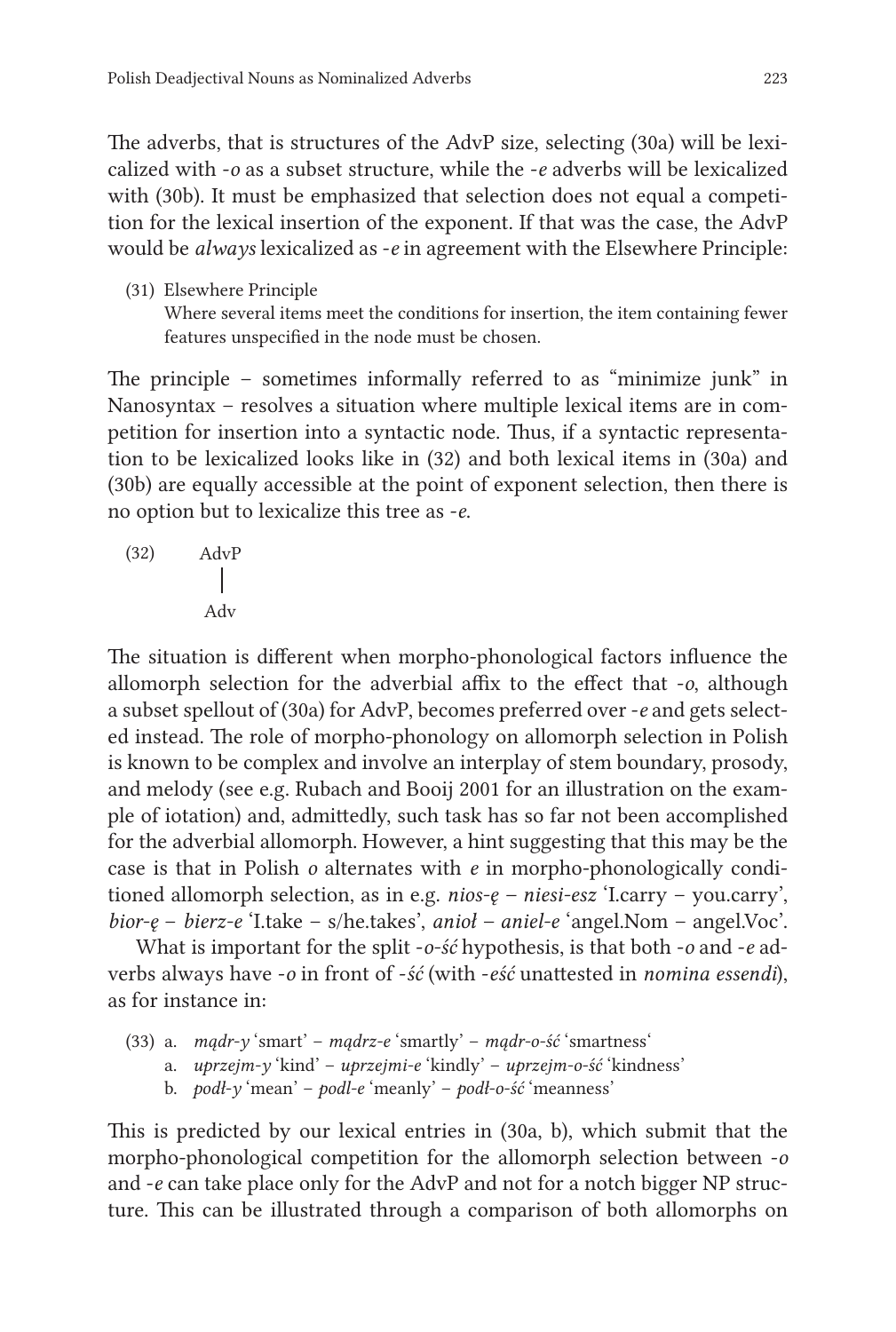the examples of *młod-o* 'young, adv.' – *młod-o-ść* 'youth' and *mądrz-e* 'smart, adv.' – *mądr-o-ść* 'smartness' in the lexicalization table:

| (34) | A (pos) | ADV        | <b>Msc</b> | FEM | # | <b>NOM</b> |               |
|------|---------|------------|------------|-----|---|------------|---------------|
|      | młod    | $\Omega$   |            |     |   |            | 'young, adv.' |
|      | mądrz   | $\epsilon$ |            |     |   |            | 'smart, adv.' |
|      | młod    | $\Omega$   | ść         |     |   |            | 'youth'       |
|      | mądr    |            | ść         |     |   |            | `smartness'   |

Treating -*o* and -*e* markers as morpho-phonologically determined allomorphs that compete only for the lexicalization of the adverb, thus, allows us to keep the idea that -*o* spells out N in both adverb classes and maintain the split -*o-ść* hypothesis.

## Conclusion

Splitting -*o-ść*, traditionally described as an adjectival nominalizer, into two affixes allows us to capture the observation that there is a partial syncretism between adverbs and *nomina essendi*. Employing phrasal spellout and mechanisms of exponence, we have arrived at a conclusion that analyzing a class of deadjectival nouns as nominalized adverbs is a tenable task. This result, however, leads to inevitable questions about the semantic content of the adverbial ingredient, its relation to abstract nouns, as well as the extent to which such an analysis can be extended to other languages. Suffice it to say, these are open questions at this point.

## References

- Baker Mark (2003). *Lexical Categories: Verbs, Nouns, and Adjectives*. Cambridge, UK: Cambridge University Press.
- BAUNAZ Lena, LANDER Eric (2018a). Decomposing categories syncretic with the nominal complementizer. *Glossa* 3(1), 31, 1–27.
- Baunaz Lena, Lander Eric (2018b). Nanosyntax: The basics. In *Exploring Nanosyntax*, Lena Baunaz, Karen De Clercq, Liliane Haegeman, Eric Lander (eds.), 16–56. New York: Oxford University Press.
- BONDARUK Anna (2015). Two typologies of AP predicates in Polish a comparison. *Roczniki Humanistyczne* LXIII(6), 7‒30.
- Caha Pavel (2009). The Nanosyntax of Case. CASTL/University of Tromsø. Ph.D. dissertation.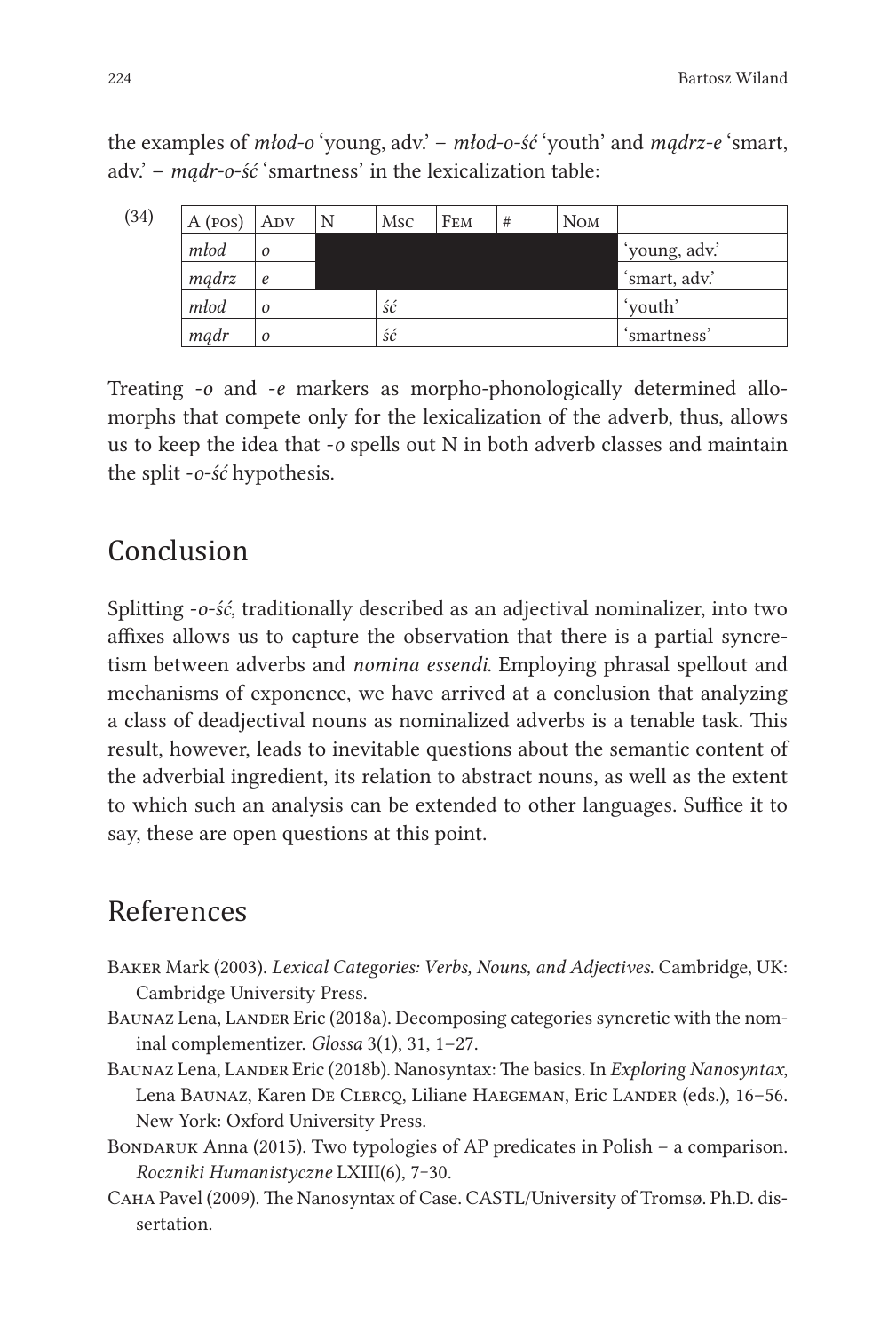- Caha Pavel (2020). Nanosyntax: Some key features. Ms., available at https://ling.auf. net/lingbuzz/004437. Accessed May 30<sup>th</sup> 2021.
- Caha Pavel (2021). Modeling declensions without declension features. The case of Russian. *Acta Linguistica Academica* (online first), 1–41.
- CAHA Pavel, MEDOVÁ Lucie (2008). Czech adverbs as case-marked adjectives. In *Studies in Formal Slavic Phonology, Morphology, Syntax, Semantics and Information Structure*, Gerhild Zybatow, Uwe Junghanns, Denisa Lenertová, Petr Biskup (eds.), 31–42. Frankfurt am Main: Peter Lang.
- CAHA Pavel, TARALDSEN MEDOVÁ Lucie (2020). Syncretism in nanosyntax and three types of passive participles in Czech. *Naše řeč* 103, 113–130.
- Cyran Władysław (1967). *Przysłówki polskie. Budowa słowotwórcza.* Łódź: Łódzkie Towarzystwo Naukowe.
- De Clercq Karen (2020). *The Morphosyntax of Negative Markers*: *A Nanosyntactic Account*. Berlin/Boston: Mouton De Gruyter.
- Dekier Jakub (2021). Morphosyntax of specific and non-specific indefinite markers. *Glossa* 6(1), 70, 1–33.
- Dressler Wolfgang U. (1985). *Morphonology: The Dynamics of Derivation*. Ann Arbor: Karoma Publishers.
- Dubisz Stanisław (ed.) (2003). *Uniwersalny słownik języka polskiego*. Warszawa: Wydawnictwo Naukowe PWN.
- GAWEŁKO Marek (1976). Sufiksy przymiotnikowe w języku polskim, niemieckim i francu*skim: Studium z zakresu gramatyki kontrastywnej*. Kraków: Uniwersytet Jagielloński.
- Grzegorczykowa Renata (1979). *Zarys słowotwórstwa polskiego. Słowotwórstwo opisowe*. 3rd edition. Warszawa: Państwowe Wydawnictwo Naukowe.
- Grzegorczykowa Renata (1999). Przysłówek. In *Gramatyka Współczesnego Języka Polskiego: Morfologia*, 3rd edition, Renata Grzegorczykowa, Roman Laskowski, Henryk Wróbel (eds.), 524-535. Warszawa: Wydawnictwo Naukowe PWN.
- Grzegorczykowa Renata, Puzynina Jadwiga (1999). Rzeczownik. In *Gramatyka współczesnego języka polskiego: Morfologia*, 3rd edition, Renata Grzegorczykowa, Roman LASKOWSKI, Henryk Wróbel (eds.), 389-468. Warszawa: Wydawnictwo Naukowe PWN.
- Gussmann Edmund (1992). Back to front: Non-linear palatalisations and vowels in Polish. In *Phonological Investigations*, Jacek Fisiak, Stanisław Puppel (eds.), 5-66. Amsterdam: John Benjamins.
- Gussmann Edmund (2007). *The Phonology of Polish*. Oxford: Oxford University Press.
- Jabłońska Patrycja (2007). Radical Decomposition and Argument Structure. CASTL/ University of Tromsø. Ph.D. dissertation.
- Kramer Ruth (2015). *The Morphosyntax of Gender*. Oxford: Oxford University Press.
- McCawley James(1968). The role ofsemanticsin a grammar. In *Universals in Linguistic Theory*, Emmon Bach, Robert Harms (eds.), 124–169. New York: Holt, Rinehart & Winston.
- Lander Eric, Haegeman Liliane (2016). The nanosyntax of spatial deixis. *Studia Linguistica* 72(2), 362–427.
- NEELEMAN Ad, SZENDRŐI Kriszta (2007). Radical pro drop and the morphology of pronouns. *Linguistic Inquiry* 38, 671–714.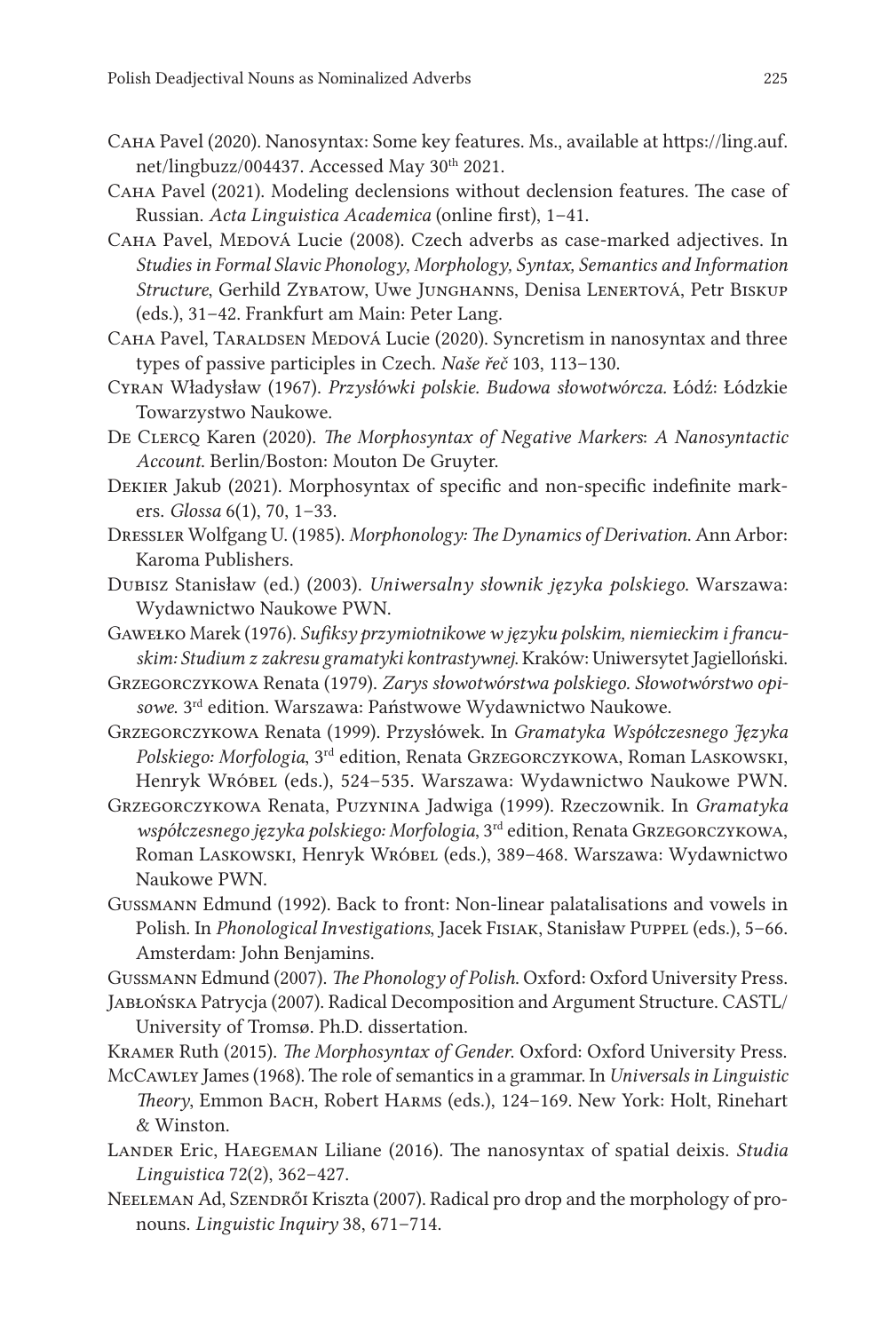- Orzechowska Paula (2019). *Complexity in Polish Phonotactics: On Features, Weights, Rankings and Preferences.* Singapore: Springer.
- PANTCHEVA Marina (2011). Decomposing Path: The Nanosyntax of Directional Expressions. CASTL/University of Tromsø. Ph.D. dissertation.
- Post Michał (1986). *Denominal Adjectivization in Polish and English.* Wrocław: Wydawnictwo Uniwersytetu Wrocławskiego.
- Roy Isabelle (2013). *Nonverbal Predication. Copular Sentences at the Syntax-Semantics Interface*. Oxford: Oxford University Press.
- ROZWADOWSKA Bożena (2011). On the status of Polish adverbs in cross-linguistic perspective. In *Generative Investigations: Syntax, Morphology, and Phonology*, Piotr Bański, Beata Łukaszewicz, Monika Opalińska, Joanna Zaleska (eds.), 214–229. Newcastle upon Tyne: Cambridge Scholar Publishing.
- Rubach Jerzy (1984). *Cyclic and Lexical Phonology: the Structure of Polish*. Dordrecht: Foris.
- Rubach Jerzy (2016). Polish yers: Representation and analysis. *Journal of Linguistics* 52, 421–466.
- Rubach Jerzy, Booij Geert E. (2001). Allomorphy in optimality theory: Polish iotation. *Language* 77, 26–60.
- STARKE Michal (2006). The nanosyntax of participles. Lectures at the 13<sup>th</sup> EGG summer school, Olomouc.
- Starke Michal (2009). Nanosyntax: A short primer to a new approach to language. *Nordlyd* 36(1), 1–6.
- Stefańczyk Wiesław Tomasz (2010). Kilka uwag o słowotwórstwie polskiego przysłówka. *Acta Universitatis Lodziensis. Kształcenie Polonistyczne Cudzoziemców* 17, 223–227.
- Szpyra Jolanta (1992). Ghost segments in nonlinear phonology: Polish yers. *Language* 68, 277–312.
- Szpyra Jolanta (1995). *Three Tiers in Polish and English Phonology*. Lublin: Wydawnictwo Uniwersytetu Marii Curie-Skłodowskiej.
- Szymanek Bogdan (1985). *English and Polish Adjectives. A study in Lexicalist Word-Formation.* Lublin: Redakcja Wydawnictw Katolickiego Uniwersytetu Lubelskiego.
- SZYMANEK Bogdan (1996). Polish denominal adjectives and the problem of lexical representation. In *Rules and the Lexicon: Studies in Word Formation*, Edmund Gussmann (ed.), 205–219. Lublin: Redakcja Wydawnictw Katolickiego Uniwersytetu Lubelskiego.
- Szymanek Bogdan (2015). *A Panorama of Polish Word-Formation*, 2nd edition. Lublin: Wydawnictwo KUL.
- Taraldsen Tarald Knut (2009). Lexicalizing number and gender in Lunigiana. *Nordlyd* 36(1), 113–127.
- Taraldsen Tarald Knut (2010). The nanosyntax of Nguni noun class prefixes and concords. *Lingua* 120(6), 1522–1548.
- Taraldsen Tarald Knut (2018). A recalcitrantsyncretism. In *The Unpublished Manuscript. A Collection of Lingbuzz Papers to Celebrate Michal Starke's 50th Birthday*, Pavel Caha, Karen De Clercq, Guido Vanden Wyngaerd (eds.), 109–116. Available at https://ling.auf.net/lingbuzz/003993. Accessed May 30<sup>th</sup> 2021.